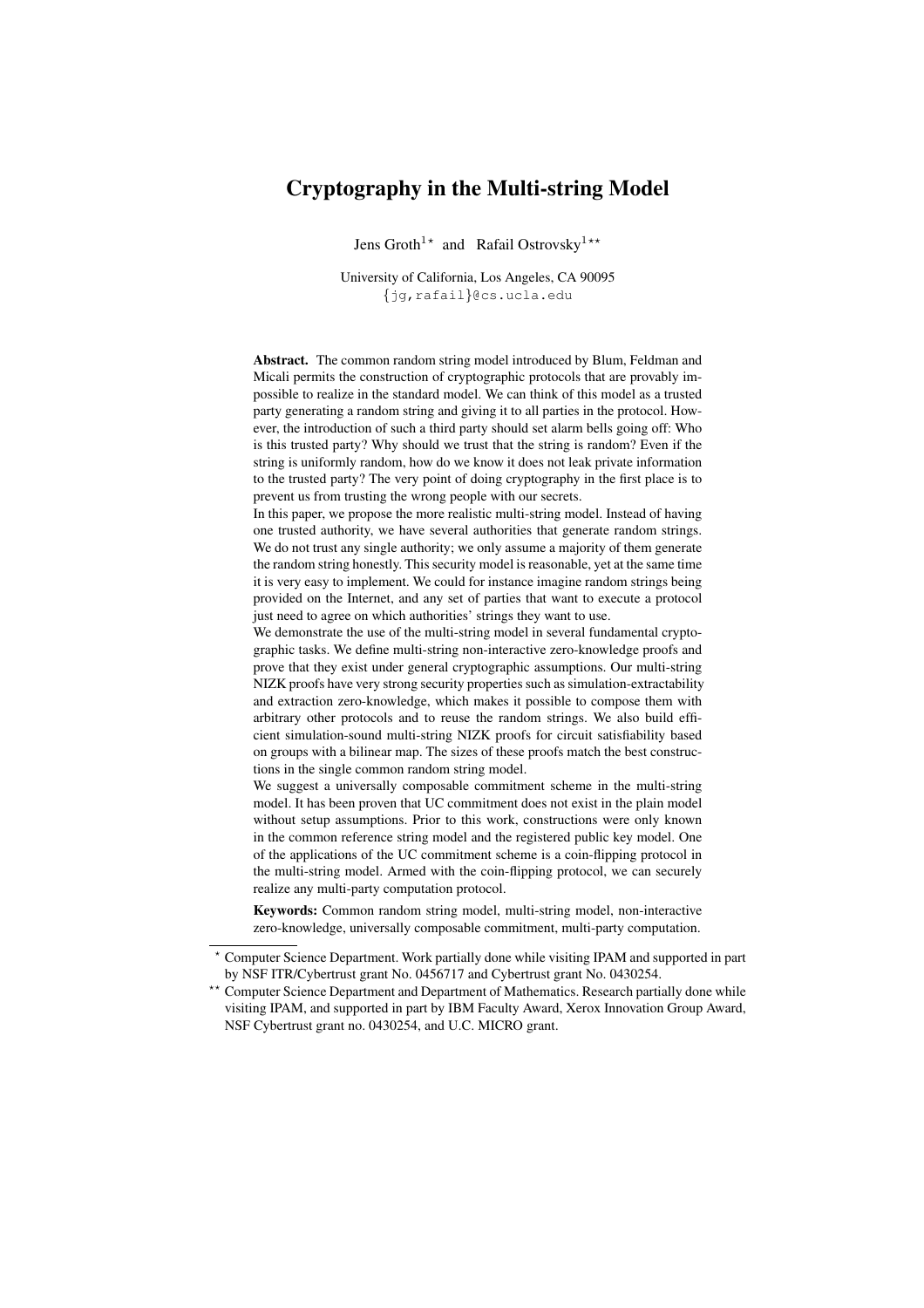## 1 Introduction

In the common random string model, the parties executing a protocol have access to a uniformly random bit-string. A generalization of this model is the common reference string (CRS) model, where the string may have a non-uniform distribution. Blum, Feldman and Micali [BFM88] introduced the CRS model to construct non-interactive zeroknowledge (NIZK) proofs. Some setup assumption was needed, since only languages in BPP can have non-interactive or two-round NIZK proofs in the plain model [GO94]. There are other examples of protocols that cannot be realized in the standard model but are possible in the CRS model, for instance universally composable (UC) commitment [CF01]. The CRS-model is therefore widely used in cryptographic protocols.

Using the CRS-model creates a problem: Where does the CRS come from? One option is to have a trusted third party that generates the CRS, but this raises a trust issue. It is very possible that the parties cannot find a party that they all trust. Would Apple trust a CRS generated by Microsoft? Would US government agencies be willing to use a CRS generated by their Russian counterparts?

Alternatively, the parties could generate the CRS themselves at the beginning of the protocol. If a majority is honest, they could for instance use multi-party computation to generate a CRS. However, this makes the whole protocol more complicated and requires them to have an initial round of interaction. They could also trust a group of parties to jointly generate a CRS; however, this leaves them with the task of finding a volunteer group of authorities to run a multi-party computation protocol whenever a CRS is needed. There is also no guarantee that different sets of parties can agree on trusting the same group of authorities, so potentially this method will require authorities to participate in many generations of CRS's.

Barak, Canetti, Nielsen and Pass [BCNP04] suggest the registered public key model as a relaxed setup that makes multi-party computation possible. In the registered public key model, parties can only register correctly generated keys. While there is no longer a common reference string in the registered public key model, the underlying problem still persists: who is the trusted party that will check that the parties only register correctly generated public keys?

THE MULTI-STRING MODEL. We propose the multi-string model as a solution to the above mentioned problem. In this model, we have a number of authorities that assist the protocol execution by providing random strings. If a majority of these authorities are honest the protocol will be secure.

There are two reasons that the multi-string model is attractive. First, the authorities play a minimal role in the protocol. They simply publish random strings, they do not need to perform any computation, be aware of each other or any other parties, or have any knowledge about the specifics of the protocol to be executed. This permits easy implementation, the parties wishing to execute a protocol can for instance simply download a set of random strings from agreed upon authorities on the internet. Second, the security of the protocols only needs to rely on a majority of the authorities being honest at the time they created the strings. Even if they are later corrupted, the random strings can still be used. Also, no matter how untrustworthy the other parties in your protocol are, you can trust the protocol if a majority of the authorities is honest. The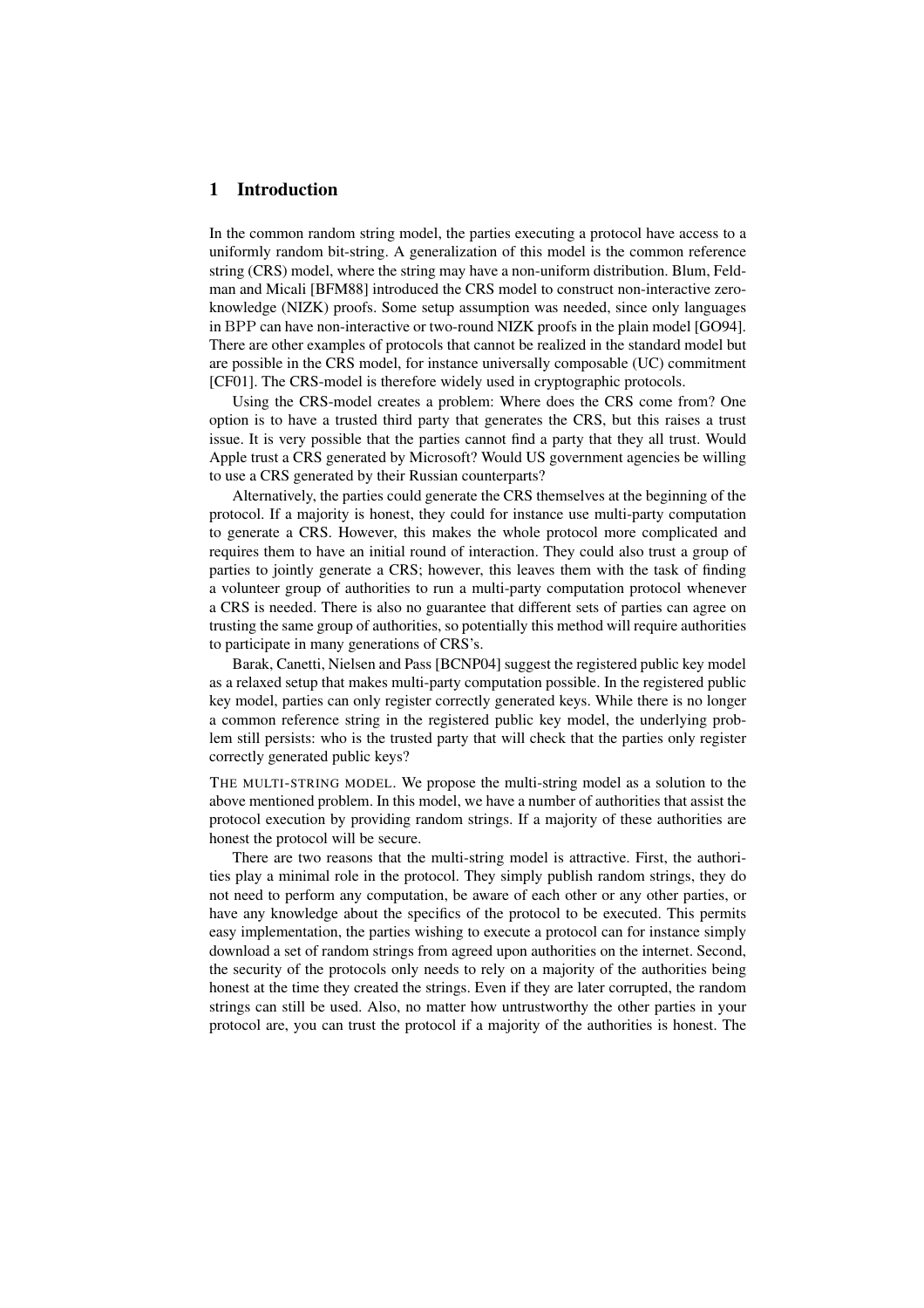honesty of a small group of parties that are minimally involved can be magnified and used by a larger set of parties.

The multi-string model is a very reasonable setup assumption. The next question is whether there are interesting protocols that can be securely realized in the multi-string model. We will answer this question affirmatively by constructing non-interactive zeroknowledge proofs, UC commitment and general UC-secure multi-party computation in the multi-string model in the presence of adaptive adversaries.

#### 1.1 Non-interactive Zero-Knowledge

A zero-knowledge proof [GMR89,GMW87] is a two-party protocol, where a prover tries to convince a verifier about the truth of some statement, typically membership of an NP-language. The proof should have the following three properties: completeness, soundness and zero-knowledge. Completeness means that a prover who has an NP-witness can convince the verifier. Soundness means that if the statement is false, then it is impossible to convince the verifier. Zero-knowledge means that the verifier does not learn anything else from the proof than the fact that the statement is true. Interactive zero-knowledge proofs are known to exist in the standard model, however, non-interactive and 2-round zero-knowledge proofs only exist for trivial languages [GO94]. Instead, much research has gone into constructing non-interactive zero knowledge proofs in the CRS-model, see for instance [BFM88,BDMP91,FLS99,Dam92], [DP92,DDP99,DDP02,KP98,Sah01,DDO<sup>+</sup>02,GOS06b,GOS06a].

MULTI-STRING NIZK. We define the notion of multi-string NIZK proofs in Section 2. In the definitions, we let the adversary see many honestly generated strings and pick the ones it likes. We also allow the adversary to generate some of the strings itself, possibly in a malicious and adaptive manner. Our definition of multi-string NIZK proofs calls for completeness, soundness and zero-knowledge to hold in a threshold manner. If  $t_c$  out of  $n$  common reference strings are honest, then the prover holding an NP-witness for the truth of the statement should be able to create a convincing proof. If  $t_s$  out of n common reference strings are honest, then it should be infeasible to convince the verifier about a false statement. If  $t<sub>z</sub>$  out of n common reference strings are honestly generated, then it should be possible to simulate the proof without knowing the witness.

It is desirable to minimize  $t_c, t_s, t_z$ . As we shall see,  $t_c = 0$  is achievable, however, multi-string soundness and multi-string zero-knowledge are complementary in the sense that there is a lower bound  $t_s + t_z > n$  for non-trivial languages, see Section 2.

A natural question is under which assumptions we can obtain multi-string NIZK proofs. We prove that if hard on average languages exist in NP then single-string NIZK implies the existence of multi-string NIZK and vice versa.

BEYOND VANILLA MULTI-STRING NIZK. It is undesirable to require a group of authorities to produce random strings for each proof we want to make. We prefer it to be possible to use the same strings over and over again, so each authority has to produce only one single random string. We must therefore consider a setting, where multiple protocols may be running concurrently and may be requiring the use of multi-string NIZK proofs. When the protocol designer has to prove security in such a setting, it may very well be that some of the proofs are simulated, while we still need other proofs to be sound. Moreover, in some cases we may want to extract the witness from a proof. To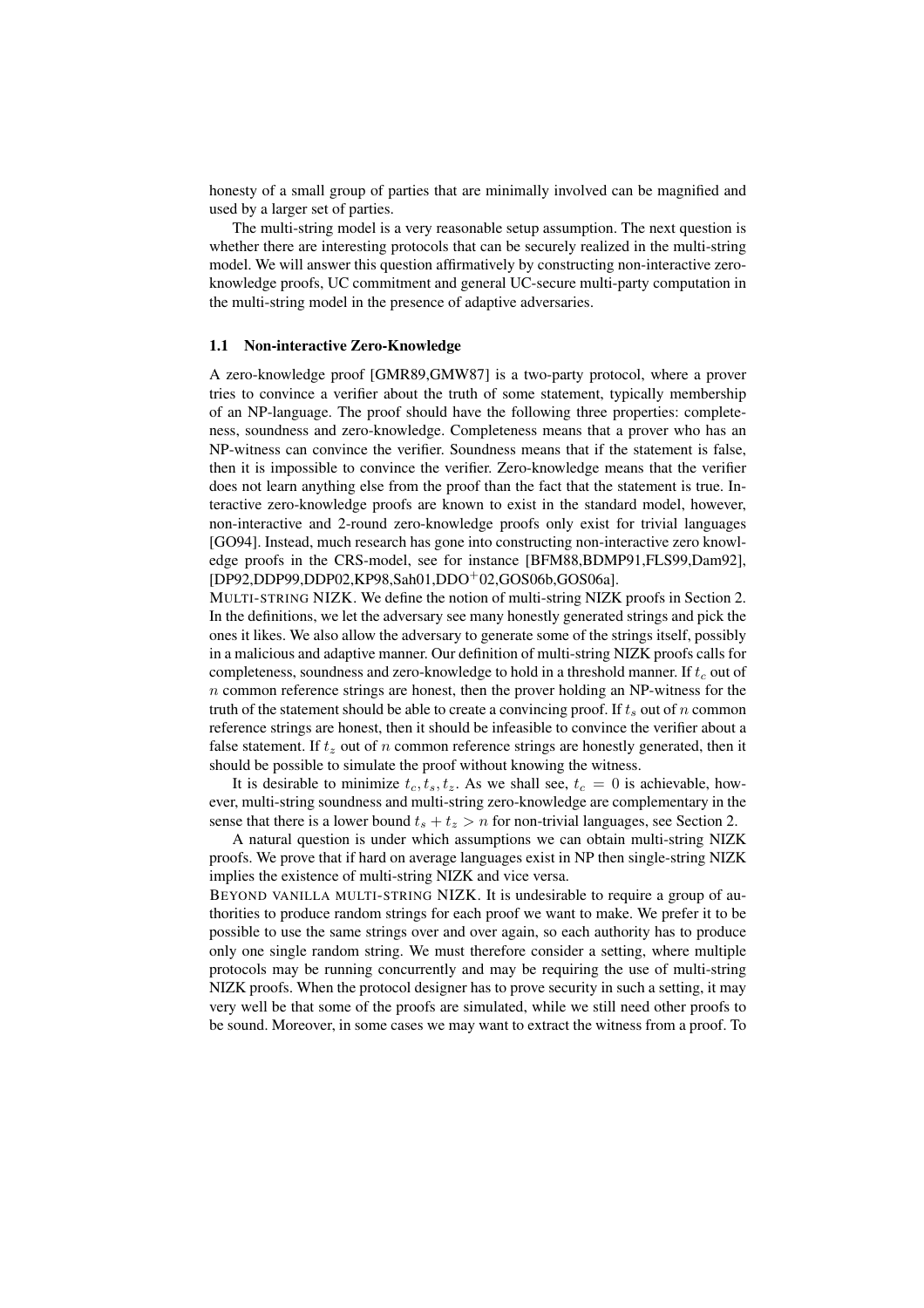deal with this realistic setting, where we have both simulations of some proofs and witness extraction of other proofs going on at the same time, we introduce the notions of simulation-extractable multi-string NIZK and extraction zero-knowledge multi-string NIZK.

In simulation-extractable multi-string NIZK, we require that it be possible to extract a witness from the proof if  $t<sub>s</sub>$  strings are honestly generated, even if the adversary sees simulated proofs for arbitrary other statements. In extraction zero-knowledge, we require that if there are  $t<sub>z</sub>$  honest strings, then even if the adversary sees extractions of witnesses in some proofs, the other proofs remain zero-knowledge and reveal nothing. We offer a multi-string NIZK proof based on general assumptions, which is both simulation-extractable and extraction zero-knowledge.

MULTI-STRING NIZK PROOFS FROM BILINEAR GROUPS. Recently Groth, Ostrovsky and Sahai [GOS06b,GOS06a] have shown how to construct NIZK proofs from groups with a bilinear map. Their CRS contains a description of a bilinear group and a set of group elements. The group elements can be chosen such that the CRS gives either perfect soundness or perfect zero-knowledge. Soundness strings and simulation strings are computationally indistinguishable, so this gives a NIZK proof in the CRS model.

There is a major technical hurdle to overcome when trying to apply their techniques in the multi-string model: the single-string NIZK proofs rely on the common reference string to contain a description of a bilinear group. In the multi-string model, the authorities generate their random strings completely oblivious of the other authorities. There is therefore no agreement on which bilinear group to use. One might try to let the prover pick the bilinear group, however, this too causes problems since now we need to set up the random strings such that they will work for many choices of bilinear groups.

We resolve these problems by inventing a novel technique to "translate" common reference strings in one group to common reference strings in another group. Each authority picks its own bilinear group and the prover also picks a bilinear group. Using our translation technique, we can translate simulation reference strings chosen by the authorities to simulation reference strings in the prover's bilinear group. Similarly, we can translate soundness reference strings chosen by the authorities to soundness reference strings in the prover's bilinear group.

The resulting multi-string NIZK proofs for circuit satisfiability have size  $\mathcal{O}(n +$  $|C|$ k, where n is the number of random strings,  $|C|$  is the size of the circuit, and k is the security parameter, i.e., the size of a group element. We will typically have  $n$  much smaller than  $|C|$ , so this matches the best single-string NIZK proofs  $[GOS06b, GOS06a]$ that have complexity  $\mathcal{O}(|C|k)$ .

#### 1.2 Multi-party Computation

Canetti's UC framework [Can01] defines secure execution of a protocol under concurrent execution of arbitrary protocols. Informally a protocol is UC secure if its execution is equivalent to handing protocol input to an honest trusted party that computes everything securely and returns the resulting outputs.

UC COMMITMENT. It is known that in the plain model, any (well-formed) ideal functionality can be securely realized if a majority of the parties are honest. On the other hand, if a majority may be corrupt, there are certain functionalities that are provably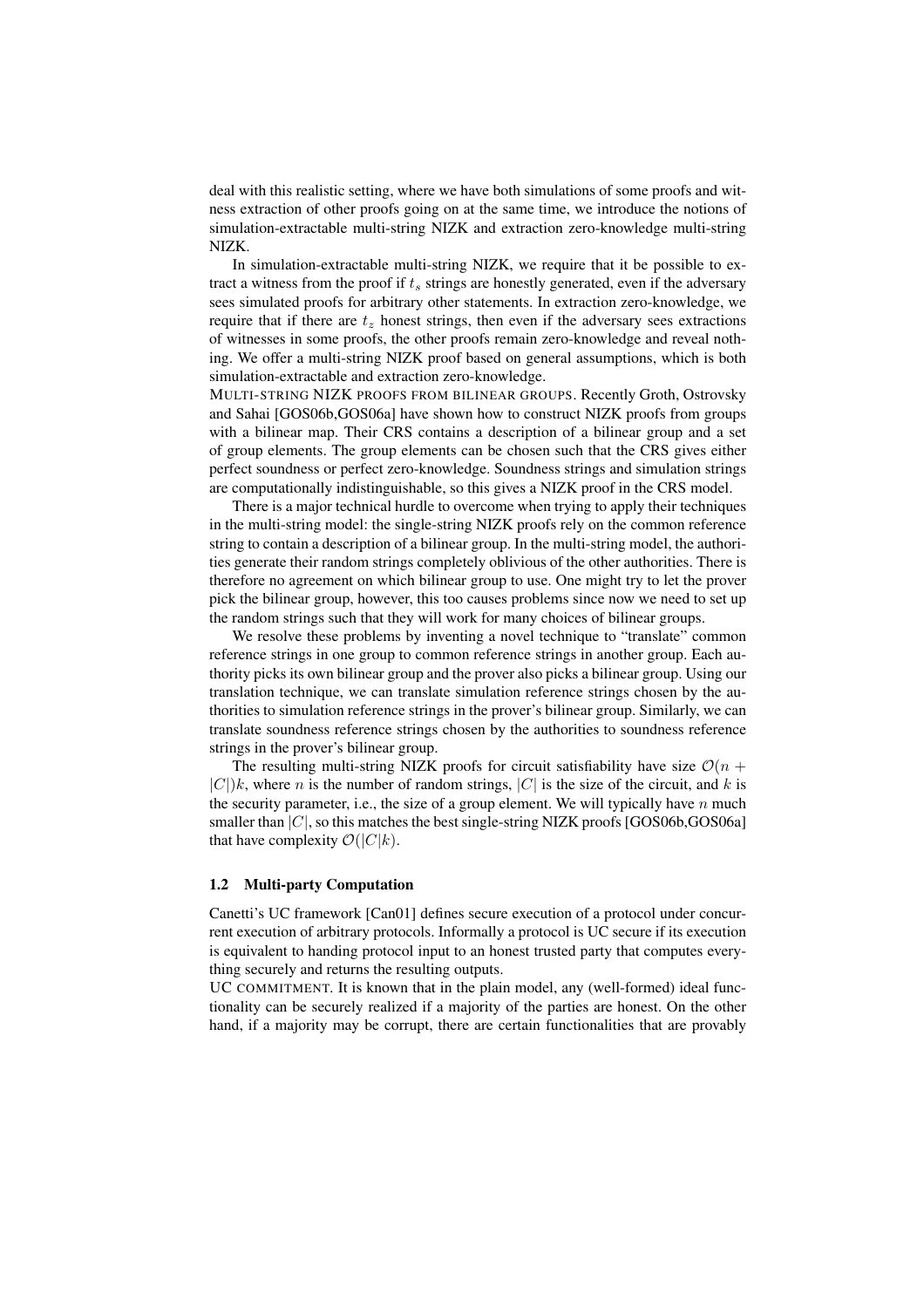impossible to realize. One such example is UC commitment [CF01]. We demonstrate that in the multi-string model UC commitment can be securely realized. The key idea in this construction is to treat each common random string as the key for a commitment scheme. By applying threshold secret-sharing techniques, we can spread the message out on the  $n$  commitment scheme in a way such that we can tolerate a minority of fake common reference strings.

MULTI-PARTY COMPUTATION. Canetti, Lindell, Ostrovsky and Sahai [CLOS02] show that any (well-formed) ideal functionality can be securely realized in the CRS-model, even against adversaries that can adaptively corrupt arbitrary parties and where parties are not assumed to be able to securely erase any of their data. However, it was an open question where this CRS should come from, since the parties provably could not compute it themselves.

Armed with our UC commitment it is straightforward to solve this problem. We simply run a coin-flipping protocol to create a CRS. This result points out a nice feature of the multi-string model; it scales extremely well. We just require a majority of the authorities to be honest. Then no matter which group of parties, even if it is a large group of mostly untrustworthy parties, we can magnify the authorities' honesty to enable this entire group to do secure computation.

REMARK. The multi-string model is described in the UC framework as an ideal functionality that provides random strings and allows the adversary to inject a minority of malicious strings as well. This functionality is easy to implement with a set of authorities that just provide random strings. It is important though that these strings are local to the protocol, we do not guarantee security of other protocols that use the same strings. Canetti, Dodis, Pass and Walfish [RCW07] have demonstrated that it is not possible to have a fixed global common random string that is used for multiple and arbitrary different protocol executions and this result extends to the multi-string model. REMARK. Building on our multi-string NIZK, an alternative proof of our multiparty computation result was shown by [PPS06].

# 2 Definitions

Let R be an efficiently computable binary relation. For pairs  $(x, w) \in R$  we call x the statement and w the witness. Let  $L$  be the NP-language consisting of statements in  $R$ .

A multi-string proof system for a relation  $R$  consists of probabilistic polynomial time algorithms  $K, P, V$ , which we will refer to as respectively the key generator, the prover and the verifier. The key generation algorithm can be used to produce common reference strings  $\sigma$ . In the present paper, we can implement our protocols with a key generator that outputs a uniformly random string of polynomial length  $\ell(k)$ , however, for the sake of generality, we include a key generator in our definitions.

The prover takes as input  $(t_c, t_s, t_z, \sigma, x, w)$ , where  $\sigma$  is a set of n common reference strings and  $(x, w) \in R$ , and produces a proof  $\pi$ . The verifier takes as input  $(t_c, t_s, t_z, \sigma, x, \pi)$  and outputs 1 if the proof is acceptable and 0 if rejecting the proof. We call  $(K, P, V)$  a  $(t_c, t_s, t_z, n)$ -NIZK proof system for R if it has the completeness, soundness and zero-knowledge properties described below. We remark that (1, 1, 1, 1)- NIZK proof systems correspond closely to the standard notion of NIZK proofs in the CRS-model.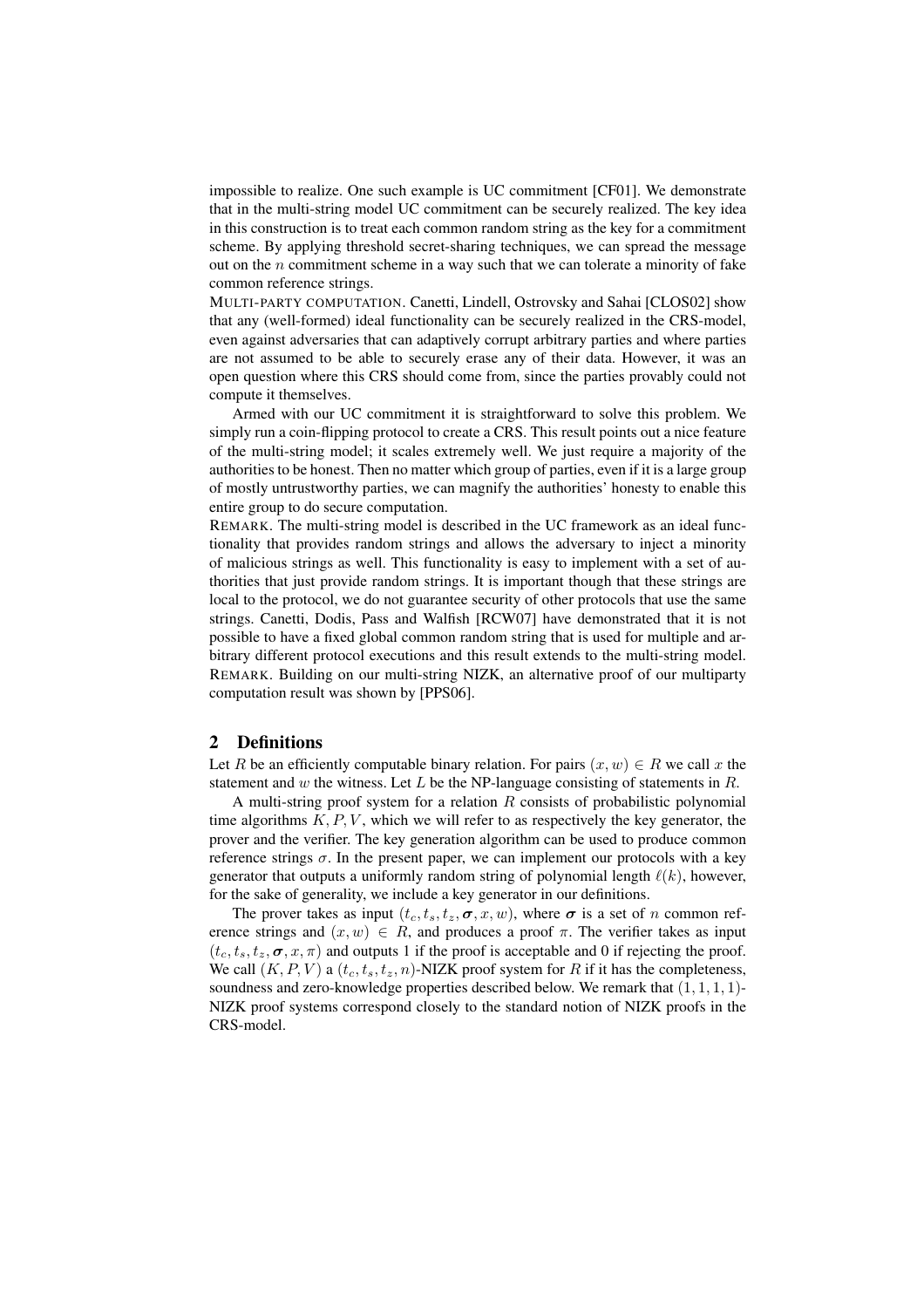$(t_c, t_s, t_z, n)$ -COMPLETENESS. We will say that  $(K, P, V)$  is  $(t_c, t_s, t_z, n)$ -complete if the prover can convince the verifier of a true statement, when at least  $t_c$  string have been generated honestly. As we shall see later, our protocols will have perfect  $(t_c, t_s, t_z, n)$ completeness for all  $0 \leq t_c \leq n$ . In other words, even if the adversary chooses all common reference strings itself, we still have probability 1 of outputting an acceptable proof.

**Definition 1.**  $(K, P, V)$  *is*  $(t_c, t_s, t_z, n)$ -complete if for all non-uniform polynomial *time adversaries* A *we have*

$$
\Pr\left[S := \emptyset; (\sigma, x, w) \leftarrow A^K; \pi \leftarrow P(t_c, t_s, t_z, \sigma, x, w) : V(t_c, t_s, t_z, \sigma, x, \pi) = 0 \text{ and } (x, w) \in R \text{ and } |\sigma \setminus S| \ge t_c \right| \approx 0,
$$

*where K on query i outputs*  $\sigma_i \leftarrow K(1^k)$  *and sets*  $S := S \cup \{\sigma_i\}$ *.* 

 $(t_c, t_s, t_z, n)$ -SOUNDNESS. The goal of the adversary in the soundness definition is to forge a proof using n common reference strings, even if  $t_s$  of them are honestly generated. The adversary gets to see possible choices of correctly generated common reference strings and can adaptively choose n of them, it may also in these n common reference strings include up to  $n - t_s$  fake common reference strings chosen by itself.

**Definition 2.** We say  $(K, P, V)$  is  $(t_c, t_s, t_z, n)$ -sound if for all non-uniform polyno*mial time adversaries* A *we have* i

$$
\Pr\left[S := \emptyset; (\boldsymbol{\sigma}, x, \pi) \leftarrow \mathcal{A}^K : V(t_c, t_s, t_z, \boldsymbol{\sigma}, x, \pi) = 1 \text{ and } x \notin L \text{ and } |\boldsymbol{\sigma} \backslash S| \ge t_s\right] \approx 0,
$$

*where* K is an oracle that on query i outputs  $\sigma_i \leftarrow K(1^k)$  and sets  $S := S \cup \{\sigma_i\}$ .

 $(t_c, t_s, t_z, n)$ -ZERO-KNOWLEDGE. We wish to formulate that if  $t_z$  common reference strings are correctly generated, then the adversary learns nothing from the proof. As is standard in the zero-knowledge literature, we will say this is the case, when we can simulate the proof given only the statement  $x$ . Let therefore  $S_1$  be an algorithm that outputs  $(\sigma, \tau)$ , respectively a simulation reference string and a simulation trapdoor. Let furthermore,  $S_2$  be an algorithm that takes input  $(t_c, t_s, t_z, \sigma, \tau, x, w)$  and simulates a proof  $\pi$  if  $\tau$  contains  $t_{\tau}$  simulation trapdoors for common reference strings in  $\sigma$ .

We will strengthen the standard definition of zero-knowledge, by splitting the definition into two parts. The first part simply says that the adversary cannot distinguish real common reference strings from simulation reference strings. The second part, says that *even with access to the simulation trapdoors* the adversary cannot distinguish the prover from the simulator on a set of simulated reference strings.

**Definition 3.** We say  $(K, P, V, S_1, S_2)$  is  $(t_c, t_s, t_z, n)$ -zero-knowledge if we have ref*erence string indistinguishability and simulation indistinguishability as described below.*

REFERENCE STRING INDISTINGUISHABILITY. *For all non-uniform polynomial time adversaries* A *we have*

$$
\Pr\Big[\sigma \leftarrow K(1^k) : \mathcal{A}(\sigma) = 1\Big] \approx \Pr\Big[(\sigma, \tau) \leftarrow S_1(1^k) : \mathcal{A}(\sigma) = 1\Big].
$$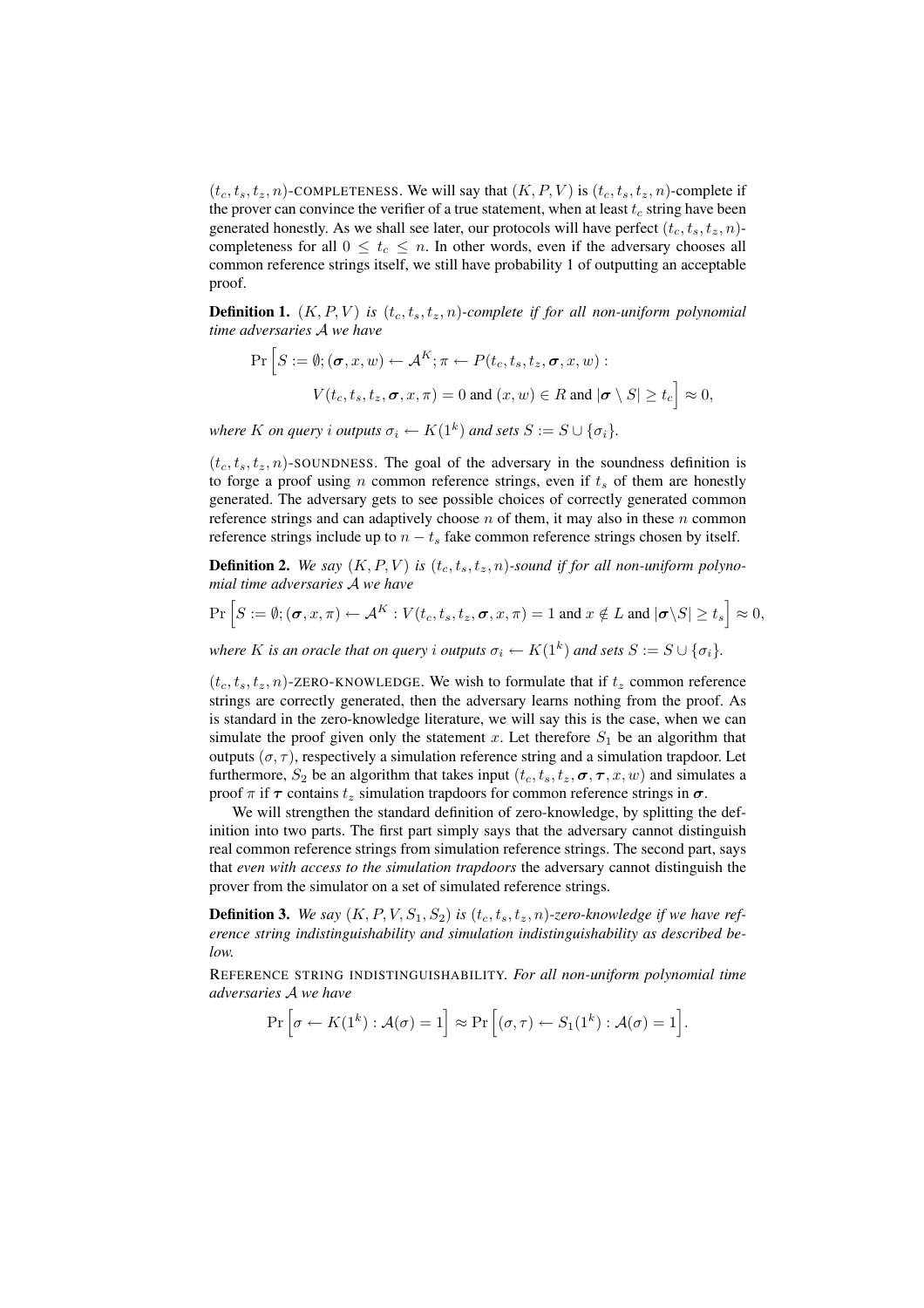$(t_c, t_s, t_z, n)$ -SIMULATION INDISTINGUISHABILITY. *For all non-uniform interactive polynomial time adversaries* A *we have*

$$
\Pr\left[S := \emptyset; (\sigma, \tau, x, w) \leftarrow \mathcal{A}^{S_1}(1^k); \pi \leftarrow P(t_c, t_s, t_z, \sigma, x, w) : \mathcal{A}(\pi) = 1 \text{ and } (x, w) \in R \text{ and } |\sigma \setminus S| \ge t_z \right] \approx \Pr\left[S := \emptyset; (\sigma, \tau, x, w) \leftarrow \mathcal{A}^{S_1}(1^k); \pi \leftarrow S_2(t_c, t_s, t_z, \sigma, \tau, x) : \mathcal{A}(\pi) = 1 \text{ and } (x, w) \in R \text{ and } |\sigma \setminus S| \ge t_z \right],
$$

 $\omega$  *where*  $S_1$  *on query i outputs*  $(\sigma_i, \tau_i) \leftarrow S_1(1^k)$  *and sets*  $S := S \cup \{\sigma_i\}$ *, and*  $\tau$  *contains*  $t_z$  *simulation trapdoors corresponding to*  $\sigma_i$ *'s in*  $\sigma$  *generated by*  $S_1$ *.* 

LOWER BOUNDS FOR MULTI-STRING NIZK PROOFS. Soundness and zero-knowledge are complementary. The intuition is that if an adversary controls enough strings to simulate a proof, then he can prove anything and we can no longer have soundness. We capture this formally in the following theorem.

**Theorem 1.** If L is a language with a proof system  $(K, P, V)$  that has  $(t_c, t_s, t_z, n)$ *completeness, soundness and zero-knowledge then*  $L \in P$ /poly *or*  $t_s + t_z > n$ .

*Proof.* Assume we have an  $(t_c, t_s, t_z, n)$ -NIZK proof system for R defining L and  $t_s$  +  $t_z \leq n$ . Given an element x, we wish to decide whether  $x \in L$  or not. We simulate  $t_z$ common reference strings  $(\sigma_i, \tau_i) \leftarrow S_1(1^k)$  and generate  $n - t_z$  common reference strings  $\sigma_j \leftarrow K(1^k)$  setting  $\tau_j = \perp$ . We then simulate the proof  $\pi \leftarrow S_2(\sigma, \tau, x)$ . Output  $V(\sigma, x, \pi)$ .

Let us analyze this algorithm. If  $x \in L$ , then by  $(t_c, t_s, t_z, n)$ -completeness a prover with access to a witness  $w$  would output a proof that the verifier accepts if all common reference strings are generated correctly. By reference string indistinguishability, we will therefore also accept the proof when some of the common reference strings are simulated. By  $(t_c, t_s, t_z, n)$ -simulation indistinguishability, where we give  $(x, w)$  as non-uniform advice to A, we will output 1 with overwhelming probability on  $x \in L$ .

On the other hand, if  $x \notin L$ , then by the  $(t_c, t_s, t_z, n)$ -soundness we output 0 with overwhelming probability, since  $n - t_z \geq t_s$  common reference strings have been generated correctly. This shows that  $L \in BPP/poly$ . By [Adl78] we have  $P/poly =$  $BPP/poly$ , which concludes the proof.  $\Box$ 

In general, the verifier wishes to minimize  $t_s$  to make it more probable that the protocol is sound, and at the same time the prover wishes to minimize  $t<sub>z</sub>$  to make it more probable that the protocol is zero-knowledge. In many cases, choosing n odd, and setting  $t_s$  =  $t_z = \frac{n+1}{2}$  will be a reasonable compromise. However, there are also cases where it might be relevant to have an unbalanced setting. Consider the case, where Alice wants to e-mail a NIZK proof to Bob, but does not know Bob's preferences with respect to common reference strings. She may pick a set of common reference strings and make a multi-string proof. Bob did not participate in deciding which common reference strings to use, however, if they came from trustworthy authorities he may be willing to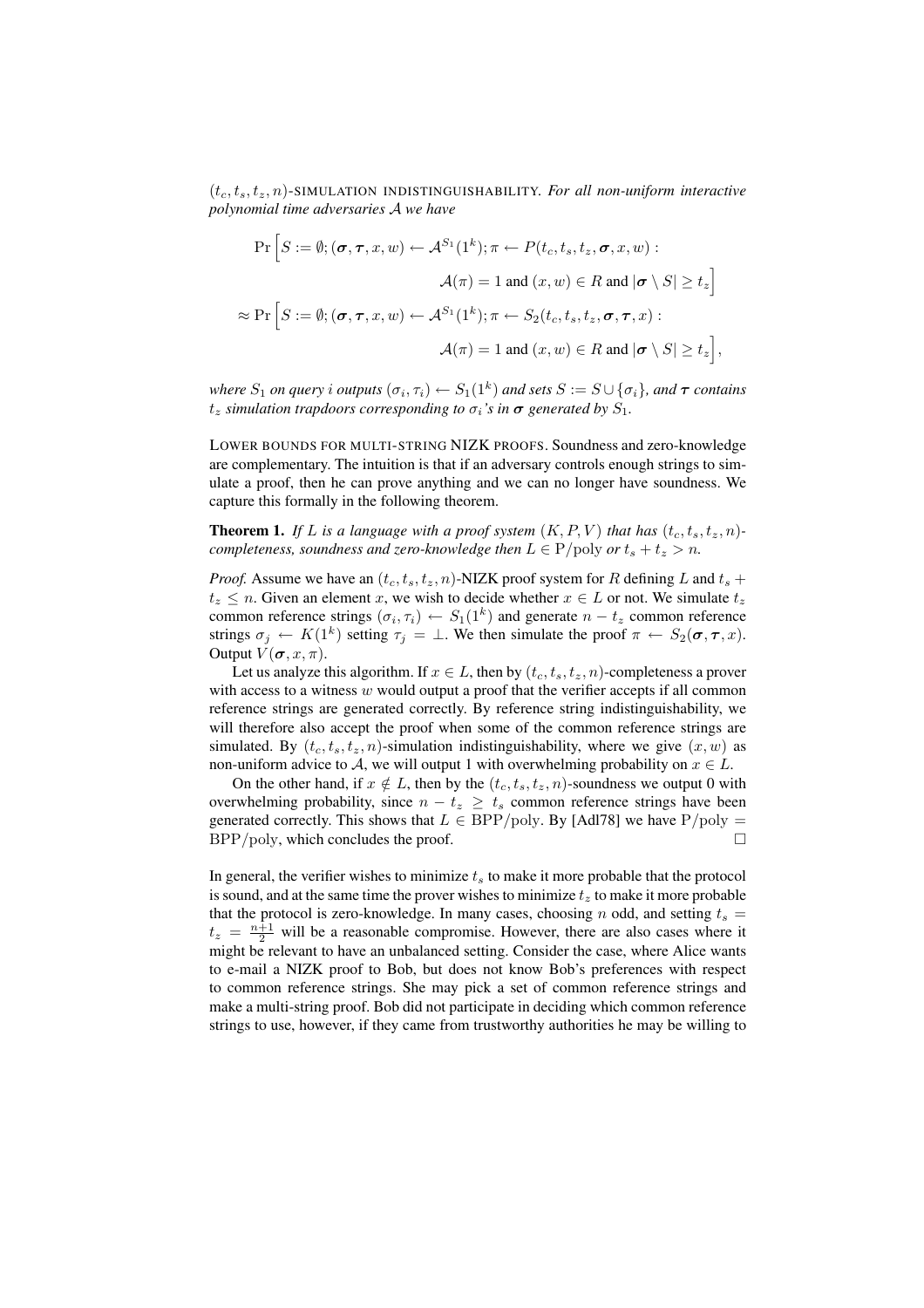believe that one of the authorities is honest. On the other hand, Alice gets to choose the authorities, so she may be wiling to believe that all of them are honest. The appropriate choice in this situation, is a multi-string proof with  $t_s = 1, t_z = n$ .

ADVANCED ZERO-KNOWLEDGE PROOFS. Multi-string NIZK proofs can have more advanced properties. In a multi-string proof of knowledge, the reference strings can be generated with an extraction trapdoor. If you hold at least  $t_s$  extraction keys, it is possible to extract a witness from the multi-string NIZK proof. We say a multi-string NIZK proof has extraction zero-knowledge, if it is zero-knowledge even to an adversary that can ask for arbitrary extractions of witnesses. This latter notion is similar in nature to CCA-secure encryption.

Another way of strengthening soundness is to say that even after seeing arbitrary simulated proofs, even on false statements, it should not be able to prove another false statement. We call this simulation soundness. This notion can be extended and combined with proofs of knowledge to simulation-extractability, which means that even if we give the adversary access to see simulated multi-string proofs, it cannot produce another proof without us being able to extract a witness from it.

We refer to the full paper [GO07] for formal definitions of multi-string proofs of knowledge, simulation soundness, simulation-sound extractability and extraction zeroknowledge.

### 3 Multi-string NIZK Proofs based on General Assumptions

MULTI-STRING NIZK PROOFS. As a warm-up, we will start out with a simple construction of a multi-string NIZK proof that works for  $t_c = 0$  and all choices of  $t_s, t_z, n$ so  $t_s + t_z > n$ . This construction is used in the full paper [GO07] to prove the following theorem connecting single-string NIZK proofs and multi-string NIZK proofs.

Theorem 2. *Assuming hard on average languages exist in NP, the existence of NIZK proofs for NP in the common random string model is equivalent to the existence of multi-string NIZK proofs for NP in the common random strings model. The equivalence preserves perfect completeness.*

We use two tools in the construction: a zap  $(\ell_{\text{zap}}, P_{\text{zap}}, V_{\text{zap}})$  and a pseudorandom generator PRG. Zaps, introduced by Dwork and Naor [DN02], are two-round public coin witness-indistinguishable proofs, where the verifier's first message is a random string that can be fixed once and for all and be reused in subsequent zaps.

A common random string in our multi-string NIZK proof will consist of a random value r and an initial message  $\sigma$  for the zap. Given a statement  $x \in L$ , the prover makes *n* zaps using respectively initial messages  $\sigma_1, \ldots, \sigma_n$  for

 $x \in L$  or there are  $t_z$  common reference strings where  $r_i$  is a pseudorandom value.

In the simulation, we create simulation reference strings as  $r := PRG(\tau)$  enabling the simulator to make zaps without knowing a witness w for  $x \in L$ .

MULTI-STRING SIMULATION-EXTRACTABLE NIZK PROOF. We will now construct more advanced multi-string NIZK proofs of knowledge that are  $(0, t<sub>s</sub>, t<sub>z</sub>, n)$ -simulationextractable and  $(0, t_s, t_z, n)$ -extraction zero-knowledge.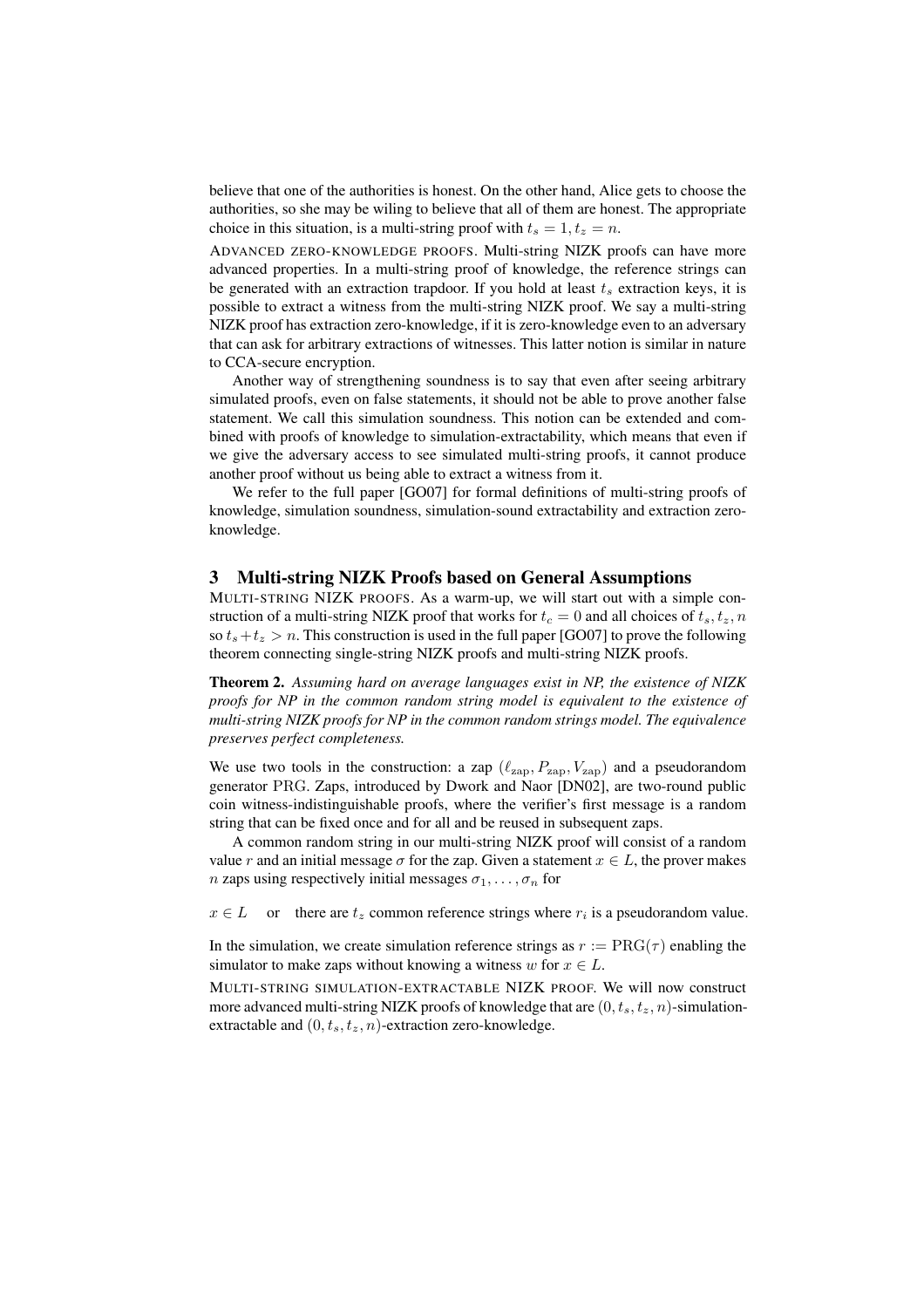To permit the extraction of witnesses, we include a public key for a CCA2-secure cryptosystem in each common reference string. In a proof, the prover will make a  $(t_s, n)$ -threshold secret sharing of the witness and encrypt the shares under the n public keys. To extract the witness, we will decrypt  $t_s$  of these ciphertexts and combine the shares to get the witness.

To avoid tampering with the proof, we will use a strong one-time signature. The prover generates a key  $(vk_{\text{sots}}, sk_{\text{sots}}) \leftarrow K_{\text{sots}}(1^k)$  that he will use to sign the proof. The implication is that the adversary, who sees simulated proofs, must use a different  $vk_{\text{sots}}$  in his forged proof, because he cannot forge the strong one-time signature.

The common reference string will contain a value, which in a simulation string will be a pseudorandom 2k-bit value. The prover will prove that he encrypted a  $(t_s, n)$ threshold secret sharing of the witness, or that he knows how to evaluate  $t_z$  pseudorandom functions on  $vk_{\text{sots}}$  using the seeds of the respective common reference strings. On a real common reference string, this seed is not known and therefore he cannot make such a proof. On the other hand, in the simulation the simulator does know these seeds and can therefore simulate without knowing the witness. Simulation soundness follows from the adversary's inability to guess the pseudorandom functions' evaluations on  $vk_{\text{sots}}$ , even if he knew the evaluations on many other verification keys.

Zero-knowledge under extraction attack follows from the CCA2-security of the cryptosystem. Even after having seen many extractions, the ciphertexts reveal nothing about the witness, or even whether the trapdoor has been used to simulate a proof.

**Common reference string/simulation string:**  $(pk_1, dk_1), (pk_2, dk_2) \leftarrow K_{\text{CCA2}}(1^k);$  $r \leftarrow \{0, 1\}^{2k}; \sigma \leftarrow \{0, 1\}^{\ell_{\rm zap}(k)}$ . Return  $\Sigma := (pk_1, pk_2, r, \sigma)$ .

The simulators and extractors  $S_1, E_1, SE_1$  will generate the simulated reference strings in the same way, except for choosing  $\tau \leftarrow \{0, 1\}^k$  and  $r := \text{PRF}_{\tau}(0)$ . We use the simulation trapdoor  $\tau$  and the extraction key  $\xi := dk_1$ .

- **Proof:**  $P(0, t_s, t_z, (\Sigma_1, \ldots, \Sigma_n), x, w)$  where  $(x, w) \in R$  runs as follows: First, generate a key pair for a strong one-time signature scheme  $(vk_{\text{sots}}, sk_{\text{sots}}) \leftarrow K_{\text{sots}}(1^k)$ . Use  $(t_s, n)$ -threshold secret sharing to get shares  $w_1, \ldots, w_n$  of w. Encrypt the shares as  $c_{1i} := E_{pk_{1i}}(w_i, v k_{\text{sets}}; r_{1i})$ . Also encrypt dummy values  $c_{2i} \leftarrow E_{pk_{2i}}(0)$ . Consider the statement: "All  $c_{1i}$  encrypt  $(w_i, vk_{\text{sots}})$ , where  $w_1, \ldots, w_n$  is a  $(t_s, n)$ secret sharing of a witness w so  $(x, w) \in R$  *or* there exist at least  $t_z$  seeds  $\tau_i$  so  $r_i = \text{PRF}_{\tau_i}(0)$  and  $c_{2i}$  encrypts  $\text{PRF}_{\tau_i}(vk_{\text{sots}})$ ." We can reduce this statement to a polynomial size circuit  $C$  and a satisfiability witness  $W$ . For all  $i$ 's we create a zap  $\pi_i \leftarrow P_{\text{zap}}(\sigma_i, C, W)$  for C being satisfiable. We sign everything using the onetime signature  $sig \leftarrow$  Sign<sub>sk<sub>sots</sub>  $(vk_{sots}, x, \Sigma_1, c_{11}, c_{21}, \pi_1, \ldots, \Sigma_n, c_{1n}, c_{2n}, \pi_n)$ .</sub> The proof is  $\Pi := (vk_{\text{sots}}, c_{11}, c_{21}, \pi_1, \dots, c_{1n}, c_{2n}, \pi_n, sig).$
- **Verification:** To verify  $\Pi$  on the form described above, verify the strong one-time signature and verify the *n* zaps  $\pi_1, \ldots, \pi_n$ .
- **Extraction:** To extract a witness check that the proof is valid. Next, use the first  $t_s$ extraction keys in  $\xi$  to decrypt the corresponding  $t_s$  ciphertexts. We combine the  $t_s$ secret shares to recover the witness  $w$ .
- **Simulated proof:** To simulate a proof, pick the first  $t<sub>z</sub>$  simulation trapdoors in  $\tau$ . These are  $\tau_i$  so  $r_i$  = PRF<sub> $\tau_i$ </sub>(0). As in the proof generate  $(vk_{\text{sots}}, sk_{\text{sots}})$   $\leftarrow$  $K_{\text{sots}}(1^k)$ . Create  $t_z$  pseudorandom values  $v_i := \text{PRF}_{\tau_i}(vk_{\text{sots}})$ . Encrypt the values as  $c_{2i} \leftarrow E_{pk_{2i}}(v_i)$ . For the other reference strings, just let  $c_{2i} \leftarrow E_{pk_{2i}}(0)$ .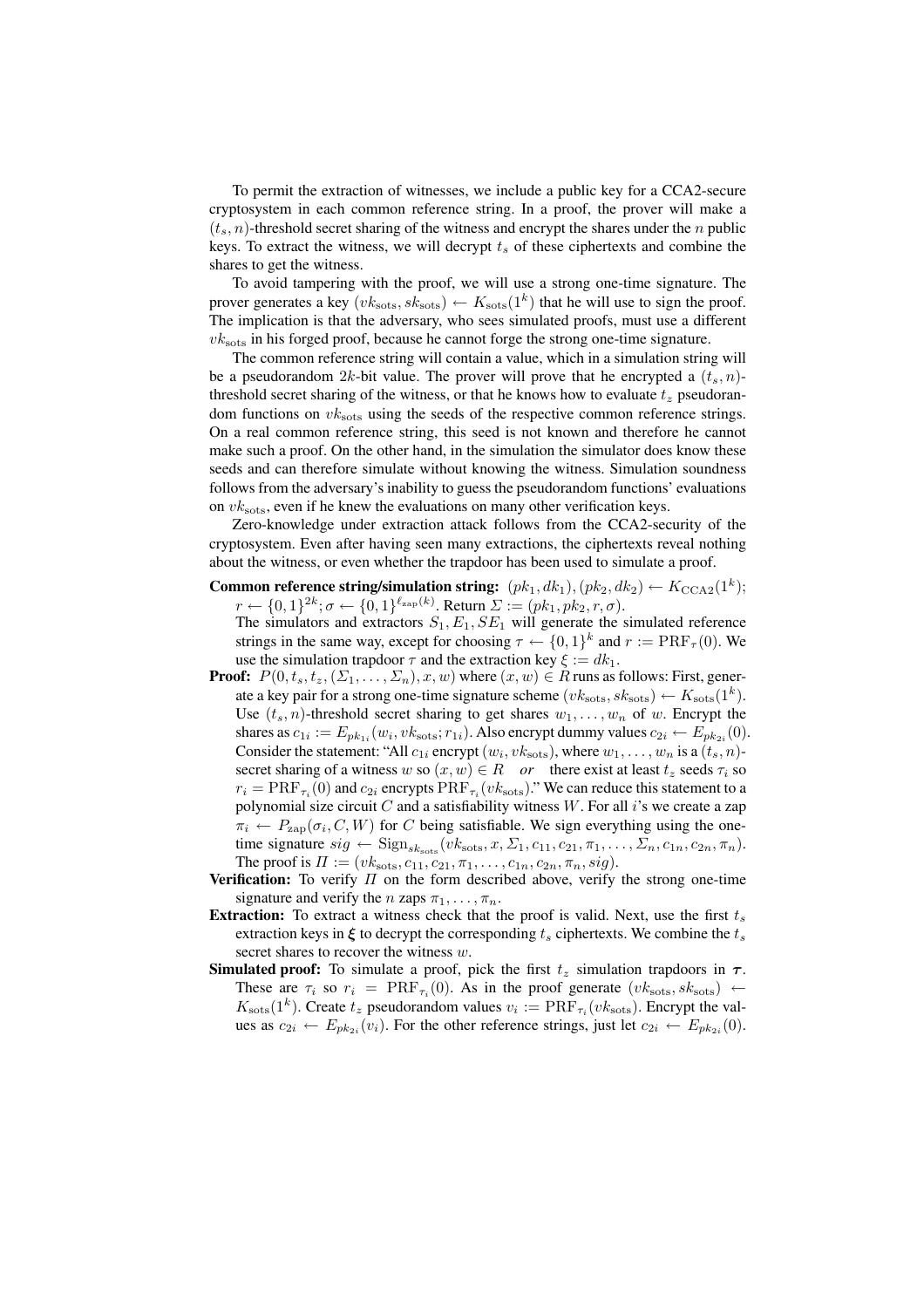Let  $w_1, \ldots, w_n$  be a  $(t_s, n)$ -threshold secret sharing of 0. We encrypt also these values as  $c_{1i} \leftarrow E_{pk_{1i}}(w_i, vk_{\text{sets}})$ . Let again C be the circuit corresponding to the statement "All  $c_{1i}$  encrypt  $(w_i, vk_{\text{sots}})$ , where  $w_1, \ldots, w_n$  is a  $(t_s, n)$ -secret sharing of a witness w *or* there exist at least  $t_z$  seeds  $\tau_i$  so  $r_i = \text{PRF}_{\tau_i}(0)$  and  $c_{2i}$  encrypts  $\text{PRF}_{\tau_i}(vk_{\text{sots}})$ ." From the creation of the ciphertexts  $c_{2i}$  we have a witness W for C being satisfiable. Create zaps  $\pi_i \leftarrow P_{\text{zap}}(\sigma_i, C, W)$  for C being satisfiable. Finally, make a strong one-time signature on everything  $sig \leftarrow$  $\text{Sign}_{sk_{\text{sots}}} (vk_{\text{sots}}, x, \Sigma_1, c_{11}, c_{21}, \pi_1, \dots, \Sigma_n, c_{1n}, c_{2n}, \pi_n)$ . The simulated proof is  $\Pi := (vk_{\text{sots}}, c_{11}, c_{21}, \pi_1, \ldots, c_{1n}, c_{2n}, \pi_n, sig).$ 

**Theorem 3.** *The above protocol is a*  $(0, t_s, t_z, n)$ *-NIZK proof for all choices of*  $t_s$  +  $t_z > n$ . It has  $(0, t_s, t_z, n)$ -simulation-soundness,  $(0, t_s, t_z, n)$ -extraction zero-knowledge and statistical  $(0, t_s, t_z, n)$ -knowledge. It can be securely implemented if enhanced *trapdoor permutations exist, and it can be implemented with random strings if dense cryptosystems [DP92] and enhanced trapdoor permutations exist.*

We refer to the full paper [GO07] for the proof.

# 4 Multi-string NIZK Proofs from Groups with a Bilinear Map

SETUP. We will use bilinear groups generated by  $(p, \mathbb{G}, \mathbb{G}_T, e, g) \leftarrow \mathcal{G}(1^k)$  such that:

- $p$  is a  $k$ -bit prime.
- $\mathbb{G}, \mathbb{G}_T$  are cyclic groups of order p.
- q is a generator of  $\mathbb{G}$ .
- $e : \mathbb{G} \times \mathbb{G} \to \mathbb{G}_T$  is a bilinear map such that  $e(g, g)$  generates  $\mathbb{G}_T$  and for all  $a, b \in \mathbb{Z}_p$  we have:  $e(g^a, g^b) = e(g, g)^{ab}$ .
- Group operations, group membership, and the bilinear map are efficiently computable.
- Given a description  $(p, \mathbb{G}, \mathbb{G}_T, e, q)$  it is verifiable that indeed it is a bilinear group and that q generates  $\mathbb{G}$ .
- There is a decoding algorithm that given a random string of  $(n+1)k$  bits interprets it as  $n$  random group elements. The decoding algorithm is reversible, such that given n group elements we can pick at random one of the  $(n + 1)k$ -bit strings that decode to the *n* group elements.
- The length of the description of  $(p, \mathbb{G}, \mathbb{G}_T, e, g)$  is at most 4k bits.<sup>1</sup>
- When working in the random multi-string model, we will assume  $\mathcal G$  simply outputs a uniformly random 4k-bit string, from which  $(p, \mathbb{G}, \mathbb{G}_T, e, q)$  can be sampled.

We use the decisional linear assumption introduced by Boneh, Boyen and Shacham [BBS04], which says that given group elements  $(f, g, h, f^r, g^s, h^t)$  it is hard to tell whether  $t = r + s$  or t is random. Throughout the paper, we use bilinear groups  $(p, \mathbb{G}, \mathbb{G}_T, e, g) \leftarrow \mathcal{G}(1^k)$  generated such that the DLIN assumption holds for  $\mathcal{G}$ .

<sup>&</sup>lt;sup>1</sup> It is easy to modify the protocol to work whenever the description of the bilinear group is  $O(k)$ bits.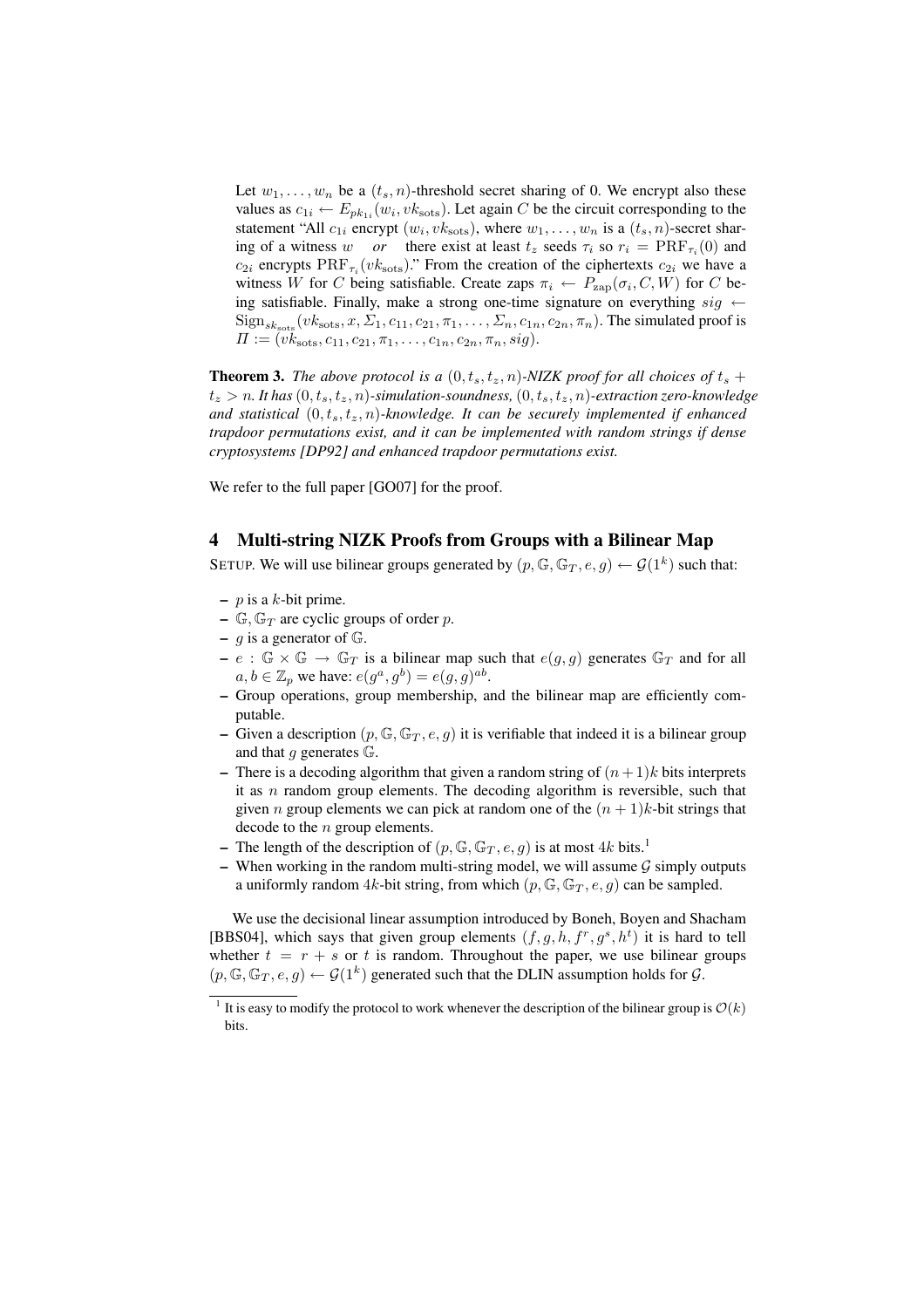*Example.* We will offer a class of candidates for DLIN groups as described above. Consider the elliptic curve  $y^2 = x^3 + 1 \mod q$ , where  $q = 2 \mod 3$  is a prime. It is straightforward to check that a point  $(x, y)$  is on the curve. Furthermore, picking  $y \in \mathbb{Z}_q$  at random and computing  $x = (y^2 - 1)^{\frac{q+1}{3}} \mod q$  gives us a random point on the curve. The curve has a total of  $q + 1$  points, where we include also the point at infinity. When generating bilinear groups, we will pick p as a  $k$ -bit prime. We then let q be the smallest prime<sup>2</sup> so  $p|q + 1$  and define  $\mathbb G$  to be the order p subgroup of the curve. The target group is the order p subgroup of  $\mathbb{F}_{q^2}^*$  and the bilinear map is the modified Weyl-pairing [BF03]. Verification of  $(p, \mathbb{G}, \mathbb{G}_T, e, q)$  being a group with bilinear maps is straightforward, since it corresponds to checking that p, q are primes so  $p|q + 1$  and  $q = 2 \text{ mod } 3$  and g is an order p element on the curve. A random point in the group G can be sampled by picking a random point  $(x, y)$  on the curve and raising it to  $\frac{q+1}{p}$ . Reverse sampling is possible, since multiplying a group element with a random point of order  $\frac{q+1}{p}$  gives a random  $(x, y)$  on the curve that would generate the group element.

MULTI-STRING NIZK PROOFS FROM DLIN GROUPS. We will construct a  $(0, t<sub>s</sub>, t<sub>z</sub>, n)$ simulation-sound NIZK proof for circuit satisfiability consisting of  $\mathcal{O}((n+|C|)k)$  bits, where  $|C|$  is the number of gates in the circuit and k is the security parameter. Typically,  $n$  is much smaller than  $|C|$ , so the complexity matches the best known NIZK proofs for circuit satisfiability in the single common reference string model [GOS06b,GOS06a] that have proofs of size  $\mathcal{O}(|C|k)$ .

One could hope that the construction from Section 3 could be implemented efficiently using groups with a bilinear map. This strategy does not work because each common reference string is generated at random and independently of the others. This means that even if the common reference strings contain descriptions of groups with bilinear maps, most likely they are different and incompatible groups.

In our construction, we let all the common reference strings describe different groups and we also let the prover pick a group with a bilinear map. Our solution to the problem described above, is to translate simulation reference strings created by the authorities into simulation reference strings in the prover's group. This translation will require the use of a pseudorandom generator, which we construct from the DLIN assumption in the full paper [GO07]. This pseudorandom generator is constructed in such a way that there exist efficient simulation-sound NIZK proofs for a value being pseudorandom [Gro06].

Consider a common reference string with group  $\mathbb{G}_i$  and the prover's group  $\mathbb{G}$ . We will let the common reference string contain a random string  $r_i$ . The prover will choose a string  $s_i$ . Consider the pair of strings  $(r_i \oplus s_i, s_i)$ . Since strings can be interpreted as group elements, we have corresponding sets of group elements in respectively  $\mathbb{G}_i$  and  $\mathbb{G}$ . However, since  $r_i$  is chosen at random it is unlikely that both  $r_i \oplus s_i$  corresponds to a pseudorandom value in  $\mathbb{G}_i$  and at the same time  $s_i$  corresponds to a pseudorandom value in G. Of course, the prover has some degree of freedom in choosing the group G, but if one is careful and chooses a pseudorandom generator that stretches the input

<sup>&</sup>lt;sup>2</sup> In other words, q is the smallest prime in the arithmetic progression  $3p - 1$ ,  $6p - 1$ ,  $9p -$ 1, .... Granville and Pomerance [GP90] has conjectured that it requires  $\mathcal{O}(k^2)$  steps in this progression to encounter a prime q.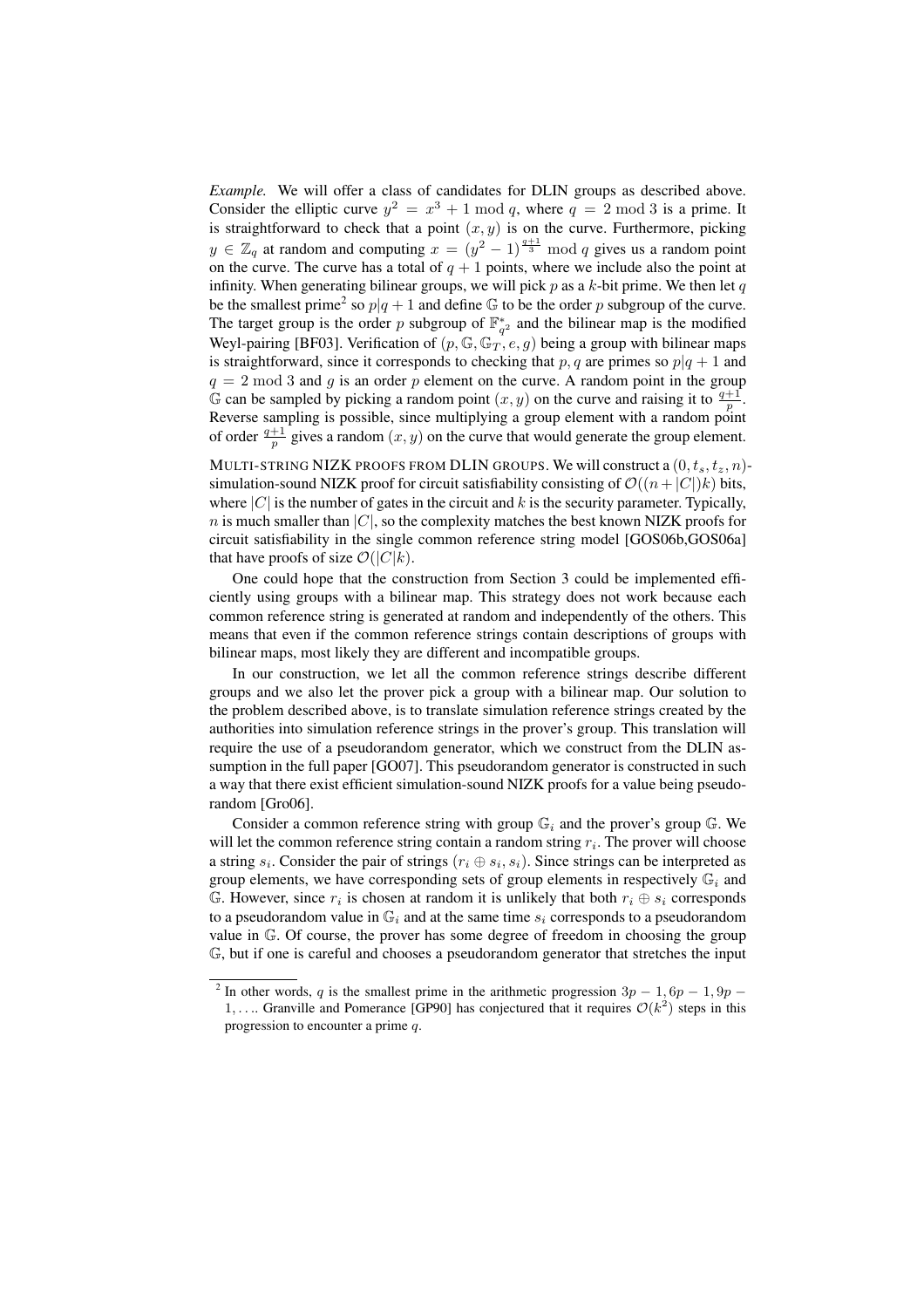sufficiently then one can use an entropy argument for it being unlikely that both strings are pseudorandom values.

Now we use non-interactive zaps and NIZK proofs to bridge the two groups. The prover will select  $s_i$  so  $r_i \oplus s_i$  is a pseudorandom value in  $\mathbb{G}_i$  specified by the common reference string and give an NIZK proof for this using that common reference string. In his own group, he gets n values  $s_1, \ldots, s_n$  and proves that  $t_z$  of those are pseudorandom or C is satisfiable. In the simulation, he knows the simulation trapdoors for  $t<sub>z</sub>$  reference strings and he can therefore simulate NIZK proofs of  $r_i \oplus s_i$  being pseudorandom. This means, he can select the corresponding  $s_i$ 's as pseudorandom values and use this to prove that there are at least  $t_z$  pseudorandom values in his own group, so he does not need to know the satisfiability witness  $w$  for  $C$  being satisfiable to carry out the proof in his own bilinear group.

There is another technical detail to consider. We want the construction to be efficient in n. Therefore, instead of proving directly that there are  $t_z$  pseudorandom values or  $C$ is satisfiable, we use a homomorphically encrypted counter. In the simulation, we set the counter to 1 for each pseudorandom value and to 0 for the rest of the values in the prover's group. The homomorphic property enables us to multiply these ciphertexts and get an encrypted count of  $t_z$ . It is straightforward to prove that the count is  $t_z$  or C is satisfiable.

These ideas describe how to get soundness. We can set up the common reference strings such that they enable us to make simulation-sound NIZK proofs in their bilinear groups. With a few extra ideas, we then get a  $(0, t_s, t_z, n)$ -simulation-sound NIZK proof for circuit satisfiability when  $t_s + t_z > n$ .

#### Common reference string/simulation reference string: Generate a DLIN group

 $(p, \mathbb{G}, \mathbb{G}_T, e, g) \leftarrow \mathcal{G}(1^k)$ . Generate a common reference string for a simulationsound NIZK proof on basis of this group  $\Sigma \leftarrow K_{sim-sound}(p, \mathbb{G}, \mathbb{G}_T, e, g)$  as in [Gro06]. Pick a random string  $r \leftarrow \{0, 1\}^{61k}$ . Output  $\Sigma := (p, \mathbb{G}, \mathbb{G}_T, e, g, \sigma, r)$ . Provided one can sample groups from random strings, this can all be set up in the random multi-string model.

When generating a simulation reference string, use the simulator for the simulationsound NIZK proof to generate  $(\sigma, \tau) \leftarrow S_{sim-sound}(p, \mathbb{G}, \mathbb{G}_T, e, g)$ . Output  $\Sigma$  as described above and simulation trapdoor  $\tau$ .

**Proof:** Given  $t_z$ ,  $(\Sigma_1, \ldots, \Sigma_n)$ ,  $C$ ,  $w$  so  $C(w) = 1$  do the following. Pick a group  $(p, \mathbb{G}, \mathbb{G}_T, e, g) \leftarrow \mathcal{G}(1^k)$ . Pick also keys for a strong one-time signature scheme  $(vk_{\text{sots}}, sk_{\text{sots}}) \leftarrow K_{\text{sots}}(1^k)$ . Encode  $vk_{\text{sots}}$  as a tuple of  $\mathcal{O}(1)$  group elements from G.

For each common reference string  $\Sigma_i$  do the following. Pick a pseudorandom value with 6 key pairs, 6 input pairs and 36 structured elements, as described in the full paper [GO07]. This gives us a total of 60 group elements from  $\mathbb{G}_i$ . Concatenate the tuple of 60 group elements with  $vk_{\text{sets}}$  to get  $\mathcal{O}(1)$  group elements from  $\mathbb{G}_i$ . Make a simulation-sound NIZK proof, using  $\sigma_i$ , for these  $\mathcal{O}(1)$  group elements being of a form such that the first 60 of them constitute a pseudorandom value. From [Gro06] we know that the size of this proof is  $\mathcal{O}(1)$  group elements from  $\mathbb{G}_i$ . Choose  $s_i \in \{0,1\}^{61k}$  to be a random string such that  $r_i \oplus s_i$  parses to the 60 elements from the pseudorandom value.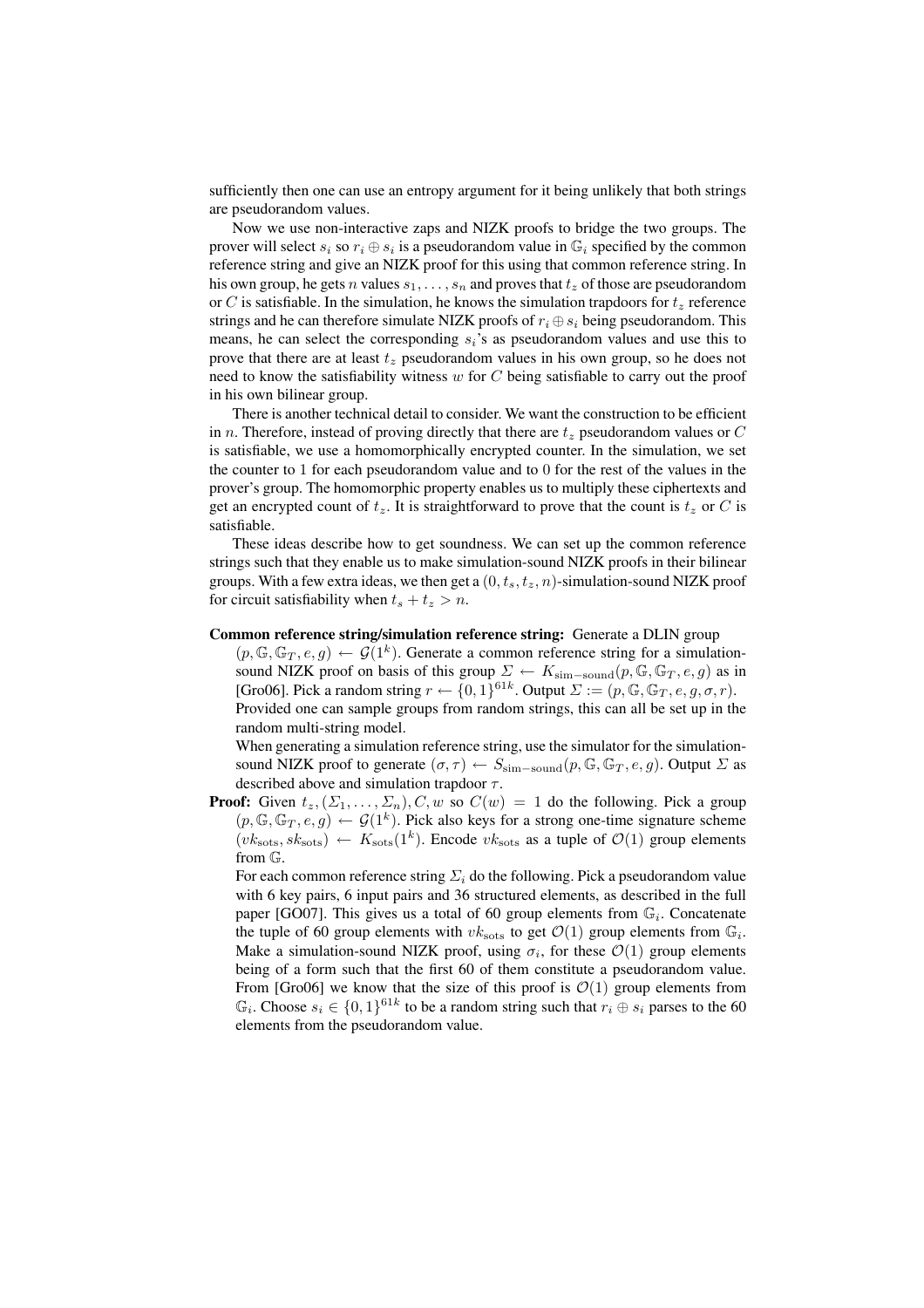From now on we will work in the group  $(p, \mathbb{G}, \mathbb{G}_T, e, q)$  chosen by the prover. Pick  $pk := (f, h)$  as two random group elements. This gives us a CPA-secure cryptosystem, encrypting a message  $m \in \mathbb{G}$  with randomness  $r, s \in \mathbb{Z}_p$  as  $E_{pk}(m; r, s) :=$  $(f^r, h^s, g^{r+s}m)$ . For each  $i = 1, ..., n$  we encrypt  $1 = g^0$  as  $c_i \leftarrow E_{pk}(1)$ . Also, we take  $s_i$  and parse it as 60 group elements. Call this tuple  $z_i$ .

Make a non-interactive zap  $\pi$  using the group  $(p, \mathbb{G}, \mathbb{G}_T, e, g)$  and combining techniques of [GOS06a] and [Gro06] for the following statement:

*C* satisfiable 
$$
\vee \left( \prod_{i=1}^{n} c_i \text{ encrypts } g^{t_z} \wedge \forall i : c_i \text{ encrypts } g^0 \text{ or } g^1
$$
  
 $\wedge \forall i : z_i \text{ is a pseudorandom value } \vee c_i \text{ encrypts } g^0 \right).$ 

The zap consists of  $O(n + |C|)$  group elements and has perfect soundness.

Sign everything  $sig \leftarrow$  Sign<sub>sksots</sub>  $(vk_{sots}, C, \Sigma_1, s_1, \pi_1, c_1, \ldots, \Sigma_n, s_n, \pi_n, c_n, p,$  $\mathbb{G}, \mathbb{G}_T, e, q, f, h, \pi$ .

The proof is  $\Pi := (vk_{\text{sots}}, s_1, \pi_1, c_1, \ldots, s_n, \pi_n, c_n, p, \mathbb{G}, \mathbb{G}_T, e, g, f, h, \pi, sig).$ 

- **Verification:** Given common reference strings  $\Sigma_1, \ldots, \Sigma_n$ , a circuit C and a proof as described above, do the following. For all  $i$  check the simulation-sound NIZK proofs  $\pi_i$  for  $r_i \oplus s_i$  encoding a pseudorandom structure in  $\mathbb{G}_i$  using common reference string  $\sigma_i$ . Verify  $(p, \mathbb{G}, \mathbb{G}_T, e, g)$  is a group with a bilinear map. Verify the zap  $\pi$ . Verify the strong one-time signature on everything. Output 1 if all checks are ok.
- **Simulated proof:** We are given reference strings  $\Sigma_1, \ldots, \Sigma_n$ ,  $t_z$  of them are simulation strings, where we know the simulation trapdoors  $\tau_i$  for the simulation-sound NIZK proofs. We wish to simulate a proof for a circuit  $C$  being satisfiable.

We start by choosing a group  $(p, \mathbb{G}, \mathbb{G}_T, e, g) \leftarrow \mathcal{G}(1^k)$  and public key  $f, h \leftarrow \mathbb{G}$ . We create ciphertexts  $c_i \leftarrow E_{pk}(g^1)$  for the  $t_z$  simulation reference strings, where we know the trapdoor  $\tau_i$ , and set  $c_i \leftarrow E_{pk}(g^0)$  for the rest. We also choose a strong one-time signature key pair  $(vk_{\text{sots}}, sk_{\text{sots}}) \leftarrow K_{\text{sots}}(1^k)$ .

For  $t_z$  of the common reference strings, we know the simulation key  $\tau_i$ . This permits us to choose an arbitrary string  $s_i$  and simulate a proof  $\pi_i$  that  $r_i \oplus s_i$  encodes a 60 element pseudorandom structure. This means, we are free to choose  $s_i$  so it encodes a pseudorandom structure  $z_i$  in  $\mathbb{G}^{60}$ . For the remaining  $n - t_z < t_s$  reference strings, we select  $s_i$  so  $r_i \oplus s_i$  does encode a pseudorandom value in  $\mathbb{G}_i$  and carry out a real simulation-sound NIZK proof  $\pi_i$  for it being a pseudorandom value concatenated with  $vk_{\text{sots}}$ .

For all *i* we have  $c_i$  encrypting  $g^b$ , where  $b \in \{0, 1\}$ . We have  $\prod_{i=1}^n c_i$  encrypting  $g^{t_z}$ . We also have for the  $t_z$  simulation strings, where we know  $\tau_i$  that  $s_i$  encodes a pseudorandom structure, whereas for the other common reference strings we have  $c_i$  encrypts  $g^0$ . This means we can create the non-interactive zap  $\pi$  without knowing C's satisfiability witness.

Sign everything  $sig \leftarrow$  Sign<sub>sksots</sub>  $(vk_{sots}, C, \Sigma_1, s_1, \pi_1, c_1, \ldots, \Sigma_n, s_n, \pi_n, c_n, p,$  $\mathbb{G}, \mathbb{G}_T, e, g, f, h, \pi$ ). The simulated proof is  $\Pi := (vk_{\text{sets}}, s_1, \pi_1, c_1, \ldots, s_n, \pi_n, c_n,$  $p, \mathbb{G}, \mathbb{G}_T, e, g, f, h, \pi, sig$ .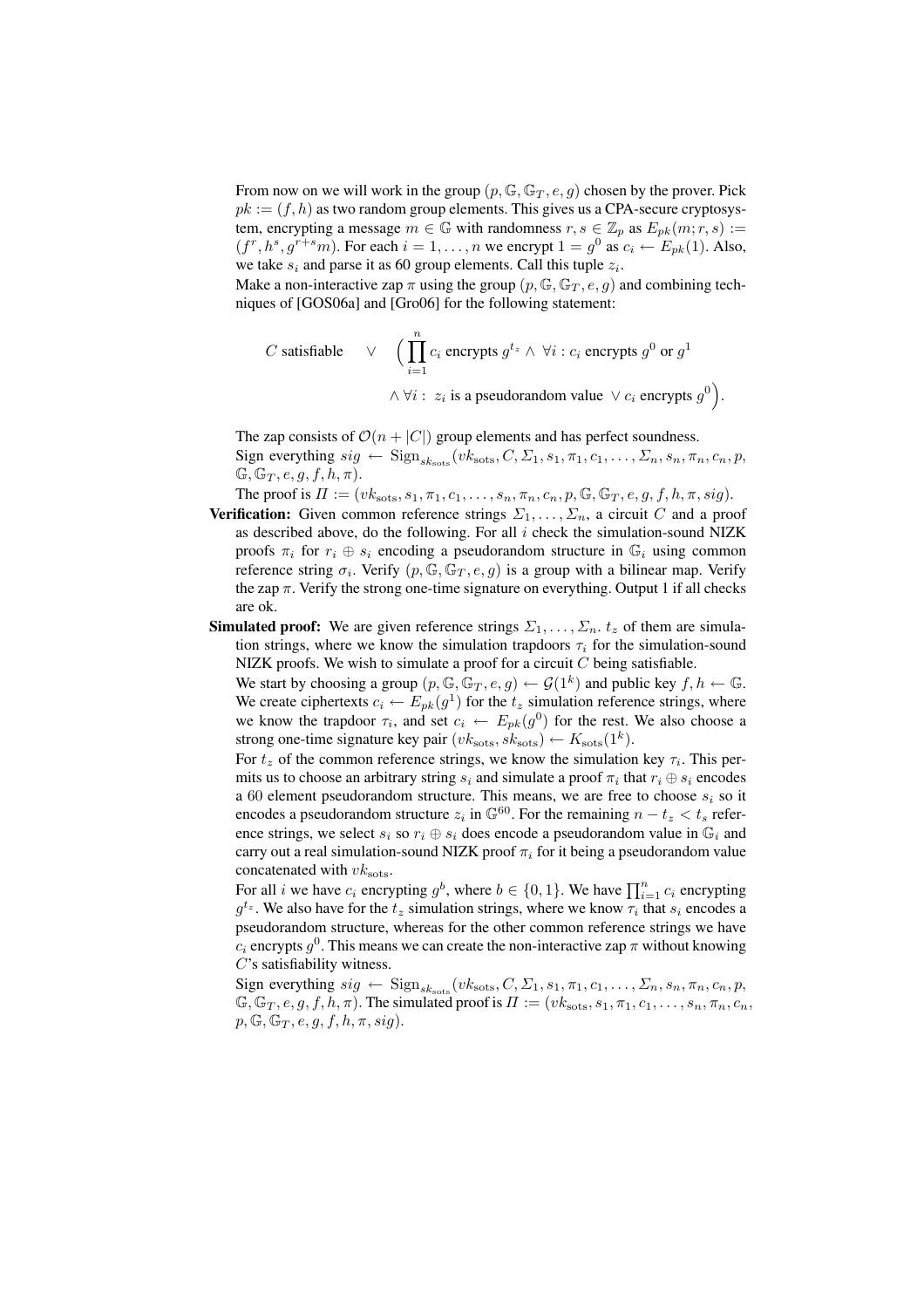Theorem 4. *Assuming we have a DLIN group as described above, then the construction above gives us a*  $(0, t_s, t_z, n)$ -simulation-sound NIZK proof for circuit satisfiability, *where the proofs have size*  $\mathcal{O}((n+|C|)k)$  *bits. The proof has statistical*  $(0, t_s, t_z, n)$ *soundness. The scheme can be set up in the random multi-string model if we can sample groups with bilinear maps from random strings.*

The proof can be found in the full paper [GO07].

#### 5 UC Commitment in the Multi-String Model

In the rest of the paper, we will work in Canetti's UC framework. We refer to Canetti [Can01] for a detailed description. Very briefly, the UC framework compares a real world execution of a protocol with an ideal process where the parties have access to an ideal functionality that handles all protocol execution honestly and securely.

IDEAL FUNCTIONALITIES. Let us first formalize the multi-string model in the UC framework. Figure 1 gives an ideal multi-string functionality  $\mathcal{F}_{MCRS}$ . We will construct universally composable commitments, see Figure 2, in the multi-string model.

Functionality  $\mathcal{F}_{\text{MCRS}}$ 

Parameterized by polynomial  $\ell_{\text{mcrs}}$ , and running with parties  $P_1, \ldots, P_N$  and adversary S. **String generation:** On input (crs, sid) from S, pick  $\sigma \leftarrow \{0, 1\}^{\ell_{\text{mcrs}}(k)}$  and store it. Send  $(crs, sid, \sigma)$  to S. **String selection:** On input  $(\text{vector}, sid, \sigma_1, \ldots, \sigma_n)$  where  $\sigma_1, \ldots, \sigma_n \in \{0,1\}^{\ell_{\text{mcrs}}(k)}$ 

from S check that more than half of the strings  $\sigma_1, \ldots, \sigma_n$  match stored strings. In that case output (vector,  $sid, \sigma_1, \ldots, \sigma_n$ ) to all parties and halt.

Fig. 1. The ideal multi-string generator.

# Functionality  $\mathcal{F}^{1:N}_{\text{COM}}$

Parameterized by polynomial  $\ell$ , and running with parties  $P_1, \ldots, P_N$  and adversary S. **Commitment:** On input (commit, sid, m) from party  $P_i$  check that  $m \in \{0,1\}^{\ell(k)}$  and in that case store  $(sid, P_i, m)$  and send (commit, sid,  $P_i$ ) to all parties and S. Ignore future (commit,  $sid$ , ·) inputs from  $P_i$ . **Opening:** On input (open, sid) from  $P_i$  check that  $(sid, P_i, m)$  has been stored, and in that case send (open, sid,  $P_i$ , m) to all parties and S.

Fig. 2. The ideal commitment functionality.

We will assume the parties can broadcast messages, i.e., have access to an ideal broadcast functionality  $\mathcal{F}_{\text{BC}}$ .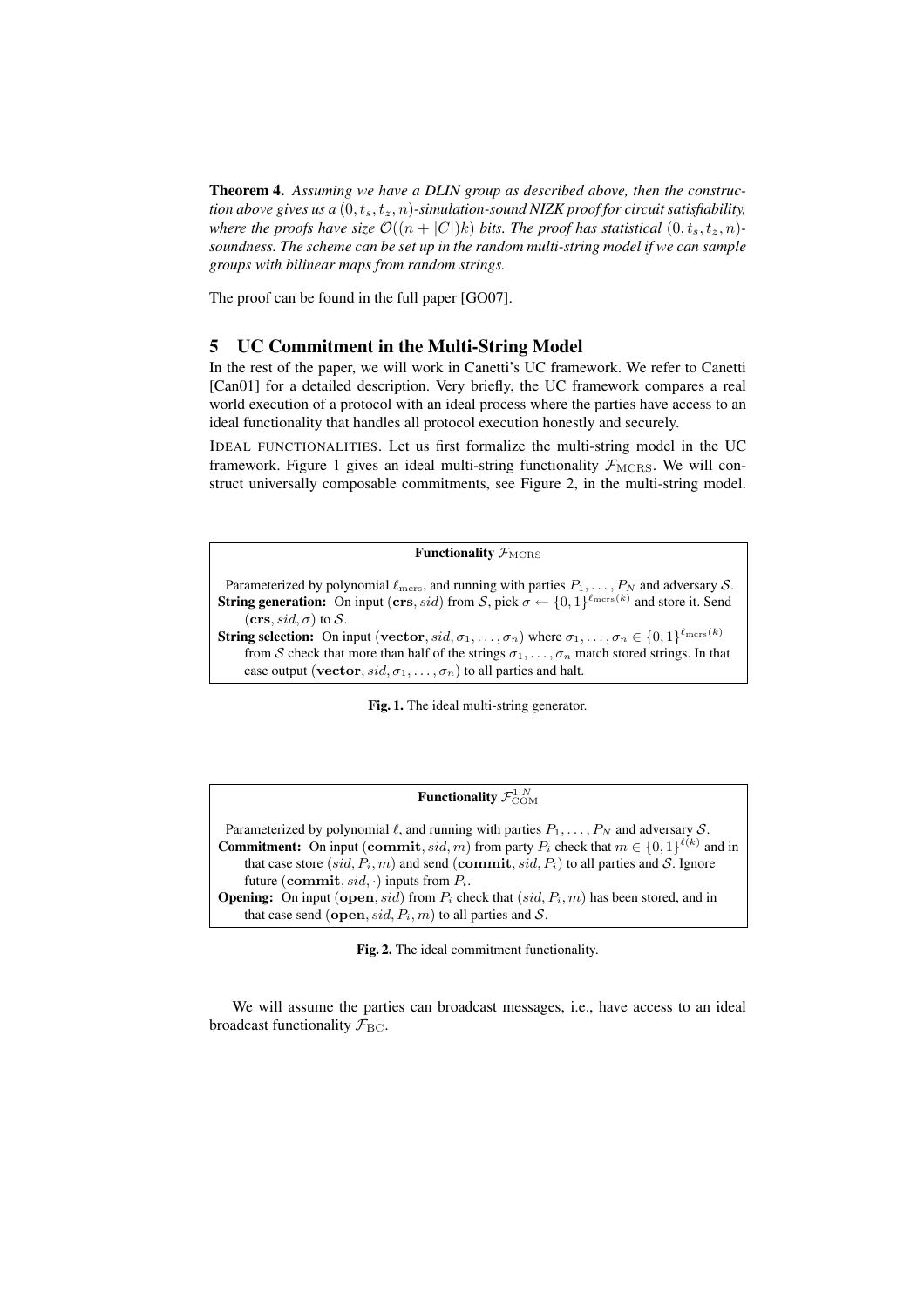UC COMMITMENT IN THE MULTI-STRING MODEL. We will describe our UC commitment protocol later but first let us offer some intuition. To prove that our UC commitment is secure, we will describe an ideal process adversary S that interacts with  $\mathcal{F}^{1:N}_{COM}$ and makes a black-box simulation of A running with  $\mathcal{F}_{\text{MCRS}}$  and  $P_1, \ldots, P_N$ . There are two general types of issues that can come up in the ideal process simulation. First, when  $\mathcal{F}^{1:N}_{COM}$  tells S that a party has committed to some message, S does not know which message it is, however,  $S$  has to simulate to  $A$  that this party makes a UC commitment. Therefore, we want to be able to make trapdoor commitments and later open them to any value. Second, when a corrupt party controlled by  $A$  sends a UC commitment, then S needs to input some message to  $\mathcal{F}^{1:N}_{\text{COM}}$ . In this case, we therefore need to extract the message from the UC commitment.

As a tool to get both the trapdoor/simulation property and at the same time the extractability property, we will use a tag-based simulation-extractable commitment. Informally, a tag-based simulation-extractable commitment scheme, is a non-interactive commitment scheme that takes as input an arbitrary tag, a message and a randomizer  $(tag, m, r)$  and outputs a commitment c. The commitment can be opened for  $tag$  simply by revealing  $m, r$ . The commitment must be a trapdoor commitment: given a simulation trapdoor we can construct commitments for an arbitrary tag that can be opened to any value we desire. At the same time it must be extractable: given an extraction key we can extract the message from any commitment that uses a tag  $tag$  that has not been used in a trapdoor commitment. In addition, we will need that the public key for the tag-based simulation-extractable commitment scheme is pseudorandom such that we can set it up in the common random strings model. Tag-based simulation-extractable commitments are formally defined in the full paper [GO07] where we also give a construction.

Our idea in constructing a UC commitment is to use each of the  $n$  common random strings output by  $\mathcal{F}_{\text{MCRS}}$  as a public key for a tag-based simulation-extractable commitment scheme. This gives us a set of  $n$  commitment schemes, of which at least  $t = \lceil \frac{n+1}{2} \rceil$  are secure. Without loss of generality, we will from now on assume we have exactly  $t$  secure commitment schemes. In the ideal process, the ideal process adversary simulates  $\mathcal{F}_{MCRS}$  and can therefore pick the strings as simulation-extractable public keys where it knows both the simulation trapdoors and the extraction keys.

To commit to a message m, a party makes a  $(t, n)$ -threshold secret sharing of it and commits to the *n* secret share using the *n* public keys specified by the random strings. When making a trapdoor commitment, S makes honest commitments to  $n - t$  random shares for the adversarial keys, and trapdoor commitments with the  $t$  simulationextractable keys. Since the adversary knows at most  $n-t < t$  shares, we can later open the commitment to any message we want by making suitable trapdoor openings of the latter  $t$  shares. To extract a message  $m$  from a UC commitment made by the adversary, we extract  $t$  shares from the simulation-extractable commitments. We can now combine the shares to get the adversarial message.

One remaining issue is when the adversary recycles a commitment or parts of it. This way, we may risk that it uses a trapdoor commitment made by an honest party, in which case we are unable to extract a message. To guard against this problem, we will let the tag for the simulation-extractable commitment scheme contain the identity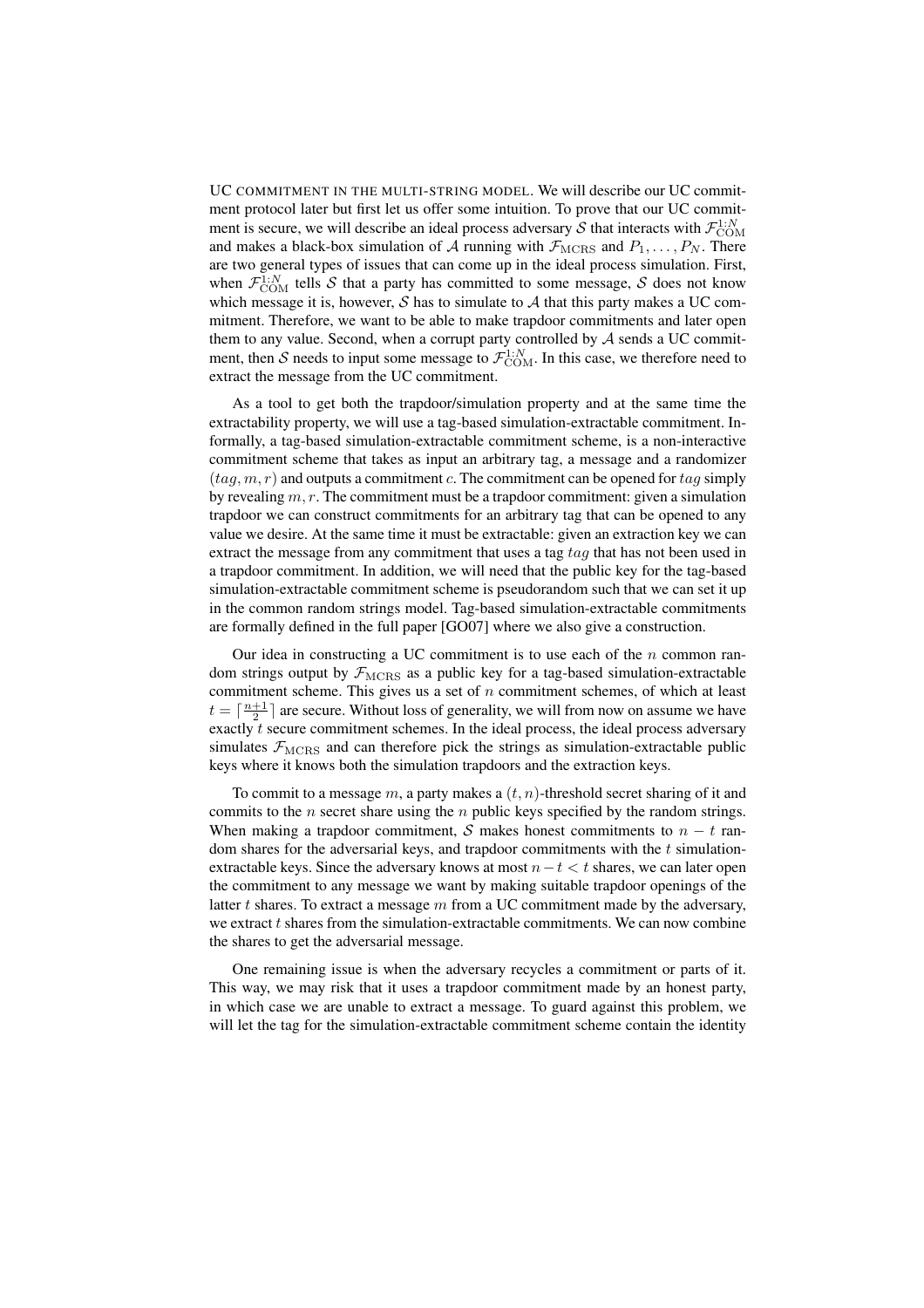of the sender  $P_i$ , forcing the adversary to use a different tag, which in turn enables us to extract.

Another problem arises when the adversary corrupts a party, which enables it to send messages on behalf of this party. At this point, however, we learn the message so we just need to force it to reuse the same message if it reuses parts of the trapdoor commitment. We therefore introduce a second commitment scheme, which will be a standard trapdoor commitment scheme, and use this trapdoor commitment scheme to commit to the shares of the message. The tag for the simulation-extractable commitment will include this trapdoor commitment. Therefore, if reusing a tag, the adversary must also reuse the same trapdoor commitment given by this tag, which in turn computationally binds him to use the same share as the one the party committed to before being corrupted.

These ideas give us a UC commitment scheme in the multi-string model. As an additional bonus, the protocol is non-interactive except for a little coordination to ensure that everybody received the same commitment.

- **Commitment:** On input (vector, sid,  $(ck_1, \sigma_1), \ldots, (ck_n, \sigma_n)$ ) from  $\mathcal{F}_{\text{MCRS}}$  and (commit, sid, m) from  $\mathcal{Z}$ , the party  $P_i$  does the following. He makes a  $(t, n)$ threshold secret sharing  $s_1, \ldots, s_n$  of m. He picks randomizers  $r_i$  and makes commitments  $c_j := \text{Com}_{ck_j}(s_j; r_j)$ . He also picks randomizers  $R_j$  and makes tag-based commitments  $C_j := \text{Com}_{\sigma_j}((P_i, c_j); s_j; R_j)$ . The commitment is  $c :=$  $(c_1, C_1, \ldots, c_n, C_n)$ . He broadcasts (broadcast, sid, c).
- **Receiving commitment:** A party on input (vector, sid,  $(ck_1, \sigma_1), \ldots, (ck_n, \sigma_n)$ ) from  $\mathcal{F}_{\text{MCRS}}$  and (broadcast,  $sid, P_i, c)$  from  $\mathcal{F}_{\text{BC}}$  broadcasts (broadcast,  $sid, P_i, c$ ). Once it receives similar broadcasts from all parties, all containing the same  $P_i$ ,  $c$ , it outputs (commit,  $sid, P_i$ ) to the environment.
- **Opening commitment:** Party  $P_i$  wishing to open the commitment broadcasts (open,  $sid, s_1, r_1, R_1, \ldots, s_n, r_n, R_n).$
- **Receiving opening:** A party receiving (open,  $sid, P_i, s_1, r_1, R_1, \ldots, s_n, r_n, R_n)$  from  $\mathcal{F}_{BC}$  to a commitment it earlier received, checks that all commitments are correctly formed  $c_j = \text{Com}_{ck_j}(s_j; r_j)$  and  $C_j = \text{Com}_{\sigma_j}((P_i, c_j); s_j; r_j)$ . It also checks that  $s_1, \ldots, s_n$  all are valid shares of a  $(t, n)$ -threshold secret sharing of some message m. In that case it outputs (open,  $sid, P_i, m$ ).

**Theorem 5.** The protocol securely realizes  $\mathcal{F}_{\text{COM}}^{1:N}$  in the  $(\mathcal{F}_{\text{BC}}, \mathcal{F}_{\text{MCRS}})$ -hybrid model, *assuming tag-based simulation-extractable commitment schemes with pseudorandom keys exist in the common random string model.*

See the proof in the full paper [GO07].

### 6 Multi-party Computation

COIN-FLIPPING. A nice application of UC commitment is coin-flipping. In a coinflipping protocol the parties generate a series of uniformly random bits. In other words, all the protocols we have in the CRS-model can be securely realized if we can do coinflipping.

We will now show how to generate a common random string on the fly. The parties will use the following natural coin-flipping protocol.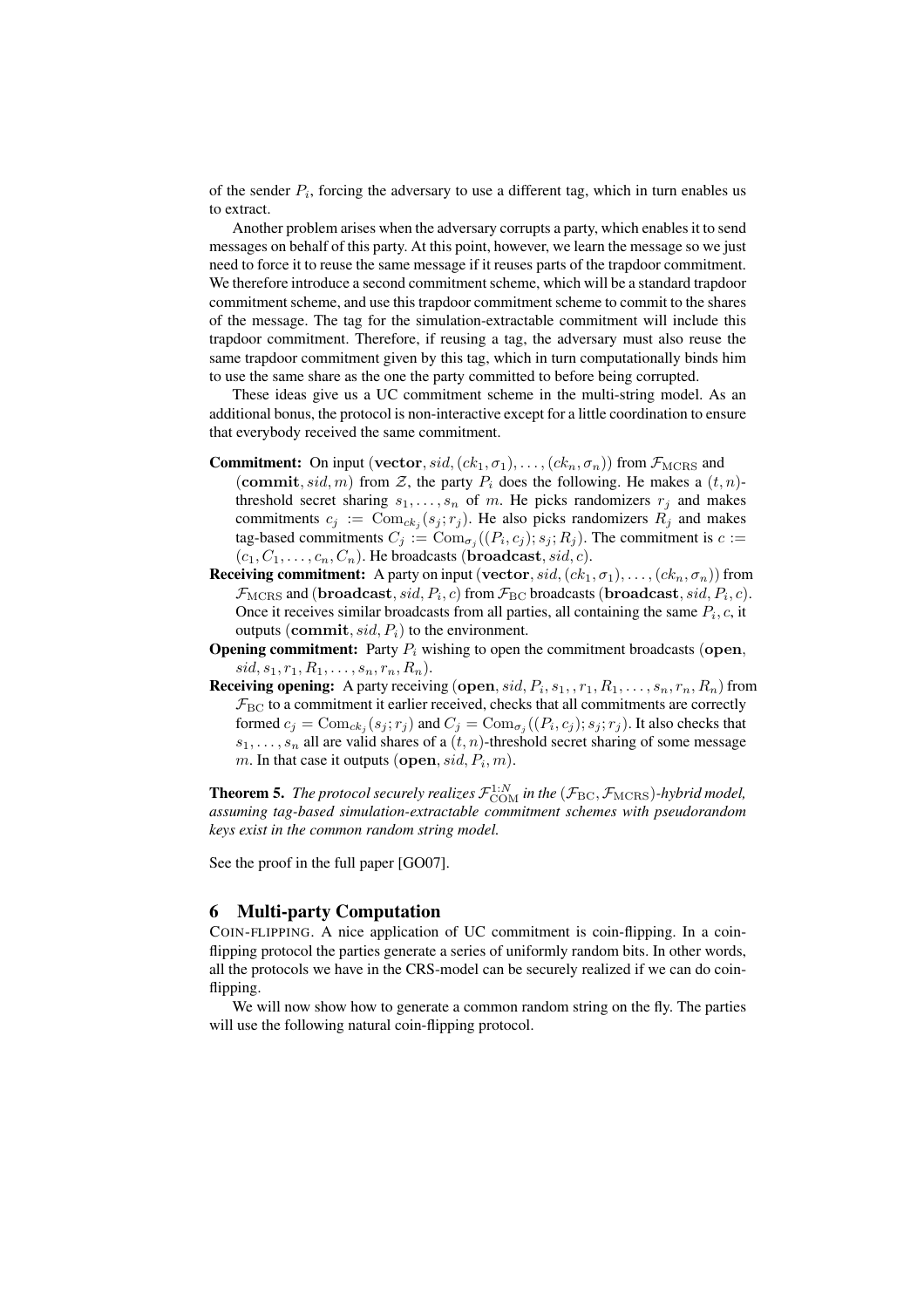**Commitment:**  $P_i$  chooses at random  $r_i \leftarrow \{0,1\}^{\ell(k)}$ . It submits (commit, sid,  $r_i$ ) to  $\mathcal{F}^{1:N}_{\text{COM}}$ .  $\mathcal{F}^{1:N}_{\text{COM}}$  on this input sends (commit,  $sid, P_i$ ) to all parties.

**Opening:** Once  $P_i$  sees (commit, sid,  $P_j$ ) for all j, it sends (open, sid,  $r_i$ ) to  $\mathcal{F}_{\text{COM}}^{1:N}$ .  $\mathcal{F}_{\text{COM}}^{1:N}$  on this input sends (open,  $sid, P_i, r_i)$  to all parties.

**Output:** Once  $P_i$  sees (commit, sid,  $P_j$ ,  $r_j$ ) for all j, it outputs (crs, sid,  $\bigoplus_{j=1}^{N} r_j$ ) and halts.

Theorem 6. *The protocol securely realizes (perfectly) the ideal common reference string* generator  $\mathcal{F}_{\text{CRS}}$  in the  $\mathcal{F}_{\text{COM}}^{1:N}$ -hybrid model.

MULTI-PARTY COMPUTATION. Armed with a coin-flipping protocol, we can generate random strings. Canetti, Lindell, Ostrovsky and Sahai [CLOS02] demonstrated that with access to a common random string, it is possible to do any kind of multi-party computation, even if only a minority of the parties is honest. We therefore get the following corollary to Theorems 5 and 6, which we prove in the full paper [GO07].

Theorem 7. *For any well-formed functionality* F *there is a non-trivial protocol that securely realizes it in the*  $(\mathcal{F}_{BC}, \mathcal{F}_{MCRS})$ *-hybrid model, provided enhanced trapdoor permutations with dense public keys and augmented non-committing encryption exists.*

#### Acknowledgments

We thank Silvio Micali and Eyal Kushilevitz for an inspiring discussion in February of 2004 that motivated us to explore this setting.

## References

- [Adl78] Leonard M. Adleman. Two theorems on random polynomial time. In *proceedings of FOCS '78*, pages 75–83, 1978.
- [BBS04] Dan Boneh, Xavier Boyen, and Hovav Shacham. Short group signatures. In *proceedings of CRYPTO '04, LNCS series, volume 3152*, pages 41–55, 2004.
- [BCNP04] Boaz Barak, Ran Canetti, Jesper Buus Nielsen, and Rafael Pass. Universally composable protocols with relaxed set-up assumptions. In *proceedings of FOCS '04*, pages 186–195, 2004.
- [BDMP91] Manuel Blum, Alfredo De Santis, Silvio Micali, and Giuseppe Persiano. Noninteractive zero-knowledge. *SIAM Jornal of Computation*, 20(6):1084–1118, 1991.
- [BF03] Dan Boneh and Matthew K. Franklin. Identity-based encryption from the weil pairing. *SIAM Journal of Computing*, 32(3):586–615, 2003.
- [BFM88] Manuel Blum, Paul Feldman, and Silvio Micali. Non-interactive zero-knowledge and its applications. In *proceedings of STOC '88*, pages 103–112, 1988.
- [Can01] Ran Canetti. Universally composable security: A new paradigm for cryptographic protocols. In *proceedings of FOCS '01*, pages 136–145, 2001. Full paper available at http://eprint.iacr.org/2000/067.
- [CF01] Ran Canetti and Marc Fischlin. Universally composable commitments. In *proceedings of CRYPTO '01, LNCS series, volume 2139*, pages 19–40, 2001. Full paper available at http://eprint.iacr.org/2001/055.
- [CLOS02] Ran Canetti, Yehuda Lindell, Rafail Ostrovsky, and Amit Sahai. Universally composable two-party and multi-party secure computation. In *proceedings of STOC '02*, pages 494–503, 2002. Full paper available at http://eprint.iacr.org/2002/140.